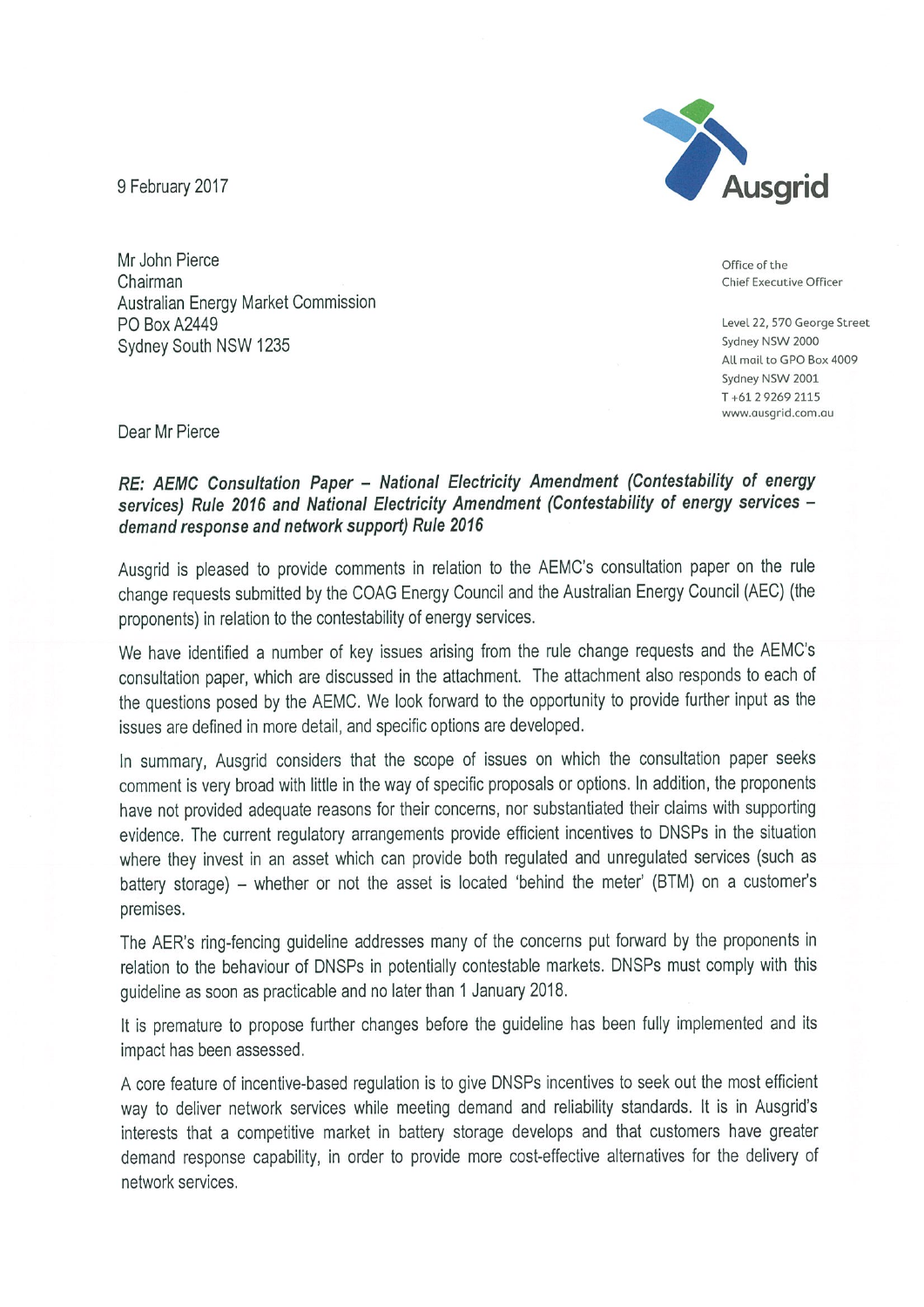It is important that the National Electricity Rules (NER or Rules) continue to support flexibility for DNSPs to determine the type and scope of arrangements they can consider in order to deliver network services most efficiently. We do not support restrictions on asset ownership, or prescriptive procurement requirements for DNSPs. Removing the existing flexibility would undermine the current regulatory framework, add additional costs for customers, and would not enhance the long term interests of customers.

We also note that some regulated assets installed BTM are used solely for regulated purposes (eg, load control), and it would be inappropriate to use BTM as an arbitrary delineation point between regulated and contestable services. The AEMC needs to be wary of proposing changes which have unintended consequences, prevent efficient investment by DNSPs, or increase the burden of regulatory compliance where existing regulations are sufficiently robust.

Ausgrid does not currently own any embedded generation or energy storage assets located behind customer meters, while there are about 500-1000 battery systems and more than 100,000 embedded generators installed directly by customers. Ausgrid's view is that DNSP investment in distributed energy resources (DER) should be viewed as additional to, not a substitute for, customer investment in DER.

Ausgrid does not support moves to allow the reclassification of services within a regulatory control period. The current process provides an appropriate balance between stability and flexibility in the regulatory framework. Changing service classifications within a regulatory period would increase uncertainty for DNSPs and customers, damage investment incentives, and cause complex flow-on effects in terms of adjustments to a range of variables such as the regulated asset base, allowed revenue and prices.

As mentioned above, we are concerned that the scope of issues on which the consultation paper seeks comment is very broad with little in the way of specific proposals or options. We understand that this may reflect the early stage of the consultation process. Nonetheless, it is important for the proponents of any changes first to demonstrate that problems exist (or are likely in the future) and that they are not resolved by existing or proposed regulation. At that point specific proposed changes can be tested by opening them for comment by interested parties.

We support the AEMC's intention to undertake ongoing consultation as part of the rule change process. We also stress the importance of releasing an options paper as part of the consultation process, to enable interested parties to respond in detail to specific proposals and their potential impact before preparation of any draft rule change.

There is also significant uncertainty about the interaction between these rule changes and Ausgrid's upcoming regulatory determination. Ausgrid is concerned that the proposed timetable for the AEMC rule change process will not leave sufficient time for Ausgrid to consider the implications as part of the upcoming regulatory determination process, particularly given the fundamental nature of some of the proposed changes.

We seek reassurance that the AEMC will only introduce changes for implementation in the next regulatory determination if there is sufficient time for DNSPs to implement and transition to such changes, and to consider the implications of any changes for the wider revenue determination.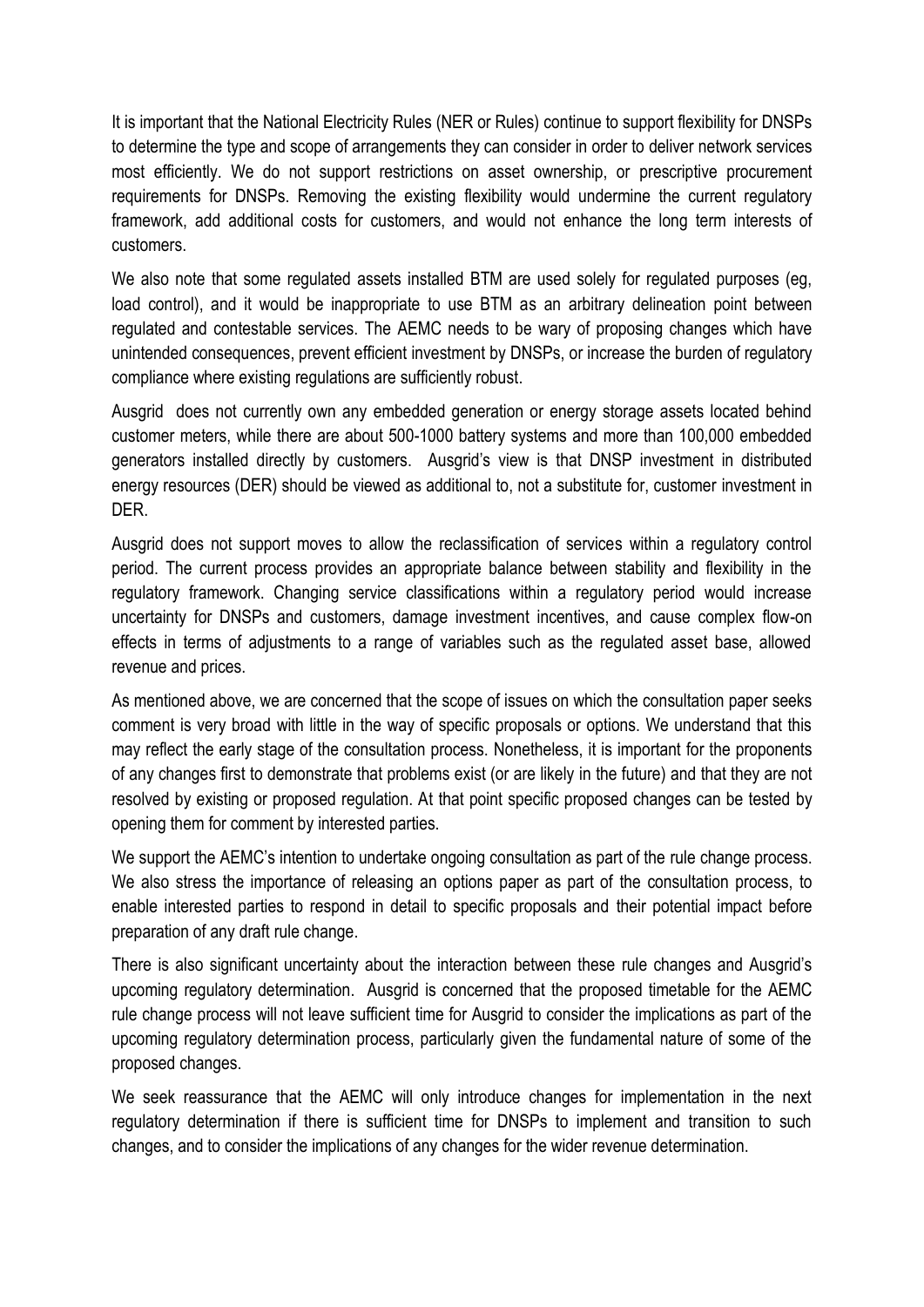If you have any queries or wish to discuss this matter in further detail please contact Joe Pizzinga, Chief Financial Officer on (02) 9269 2121 or via email jpizzinga@ausgrid.com.au.

Yours sincerely

Ruscio

**RICHARD GROSS** Chief Executive Officer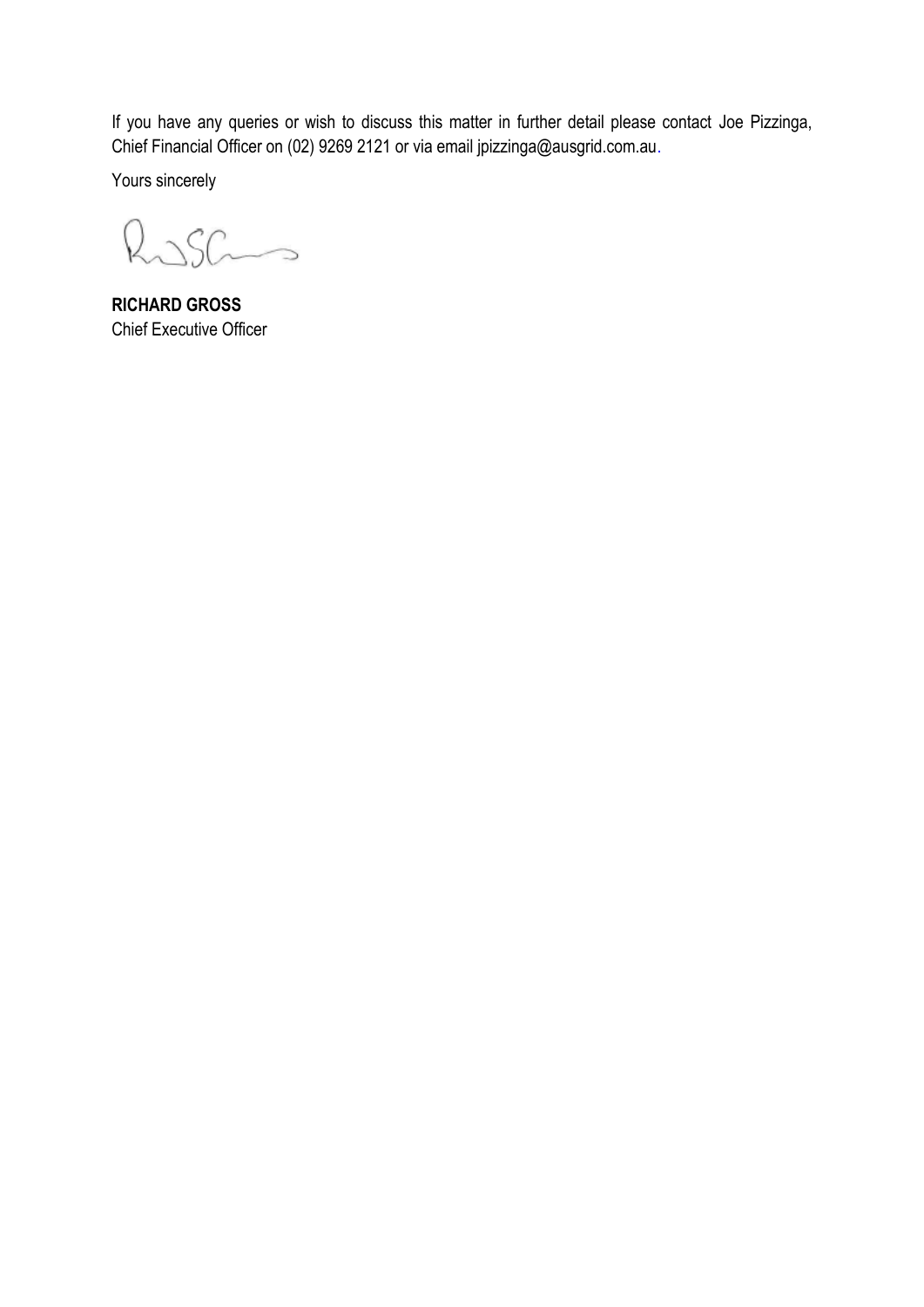# **Attachment – Ausgrid's Submission on Contestability of Energy Services**

# **1 Introduction**

Ausgrid has identified a number of key issues arising from the rule change requests and the AEMC's consultation paper, which are discussed in section 2 below:

- 1. The process for consultation and development of recommendations;
- 2. Articulating and demonstrating the problem to be addressed;
- 3. Is service classification the right vehicle to address concerns?
- 4. Consistency with the incentive-based regulatory framework;
- 5. Flexibility of the regulatory framework to adapt as technology changes;
- 6. Flow-on effects of any changes to the regulatory framework; and
- 7. Consistency with other regulatory reviews and regulatory changes.

Section 3 responds to the individual consultation questions raised by the AEMC.

### **2 Key Issues**

### **1 Process for consultation, development and implementation of options and recommendations**

Ausgrid appreciates the opportunities provided by the AEMC to consult regarding possible rule changes. The AEMC's consultation paper is a useful document because it sets out the background to the issues and their place within the regulatory framework for DNSPs.

However, we are concerned that the scope of issues on which the consultation paper seeks comment is very broad, while there is little in the way of specific proposals or options. We understand that this reflects the early stage of the consultation process. Nonetheless, in framing our submission our initial response is relatively broad. As the specific issues and options the AEMC is considering are clarified, we look forward to the opportunity to provide a more detailed, focused submission on those specific issues. Our understanding is that this opportunity will be made available over the coming months as the AEMC progresses its thinking on the various issues involved.

Furthermore, we believe it is important to test any proposed changes by opening them for comment to interested parties. We therefore encourage the AEMC to release an options paper as part of its consultation process, to enable interested parties to respond to specific proposals and their potential impact in detail. In addition, stakeholders should have the opportunity to comment on the detail of any options prior to the draft determination stage – this provides the best chance to avoid unintended consequences and to craft a rule change that promotes the National Electricity Objective (NEO).

The AEMC's indicative project timeline suggests that a draft determination (or options paper) will be published in September 2017. Depending on the nature of the final changes, the AEMC may seek to implement some or all of the changes (particularly those relating to service classification) from the start of Ausgrid's next regulatory period.

We are concerned this timeline will not leave sufficient time for Ausgrid to consider the implications as part of the regulatory determination process. The AER is expected to publish its final Framework and Approach Paper by July 2017. Ausgrid will submit its revenue proposal in January 2018, with the AER making its draft determination in August 2018.

Ausgrid is concerned about the potential for uncertainty regarding the interaction between these rule changes and the regulatory determination. We seek reassurance that the AEMC will only introduce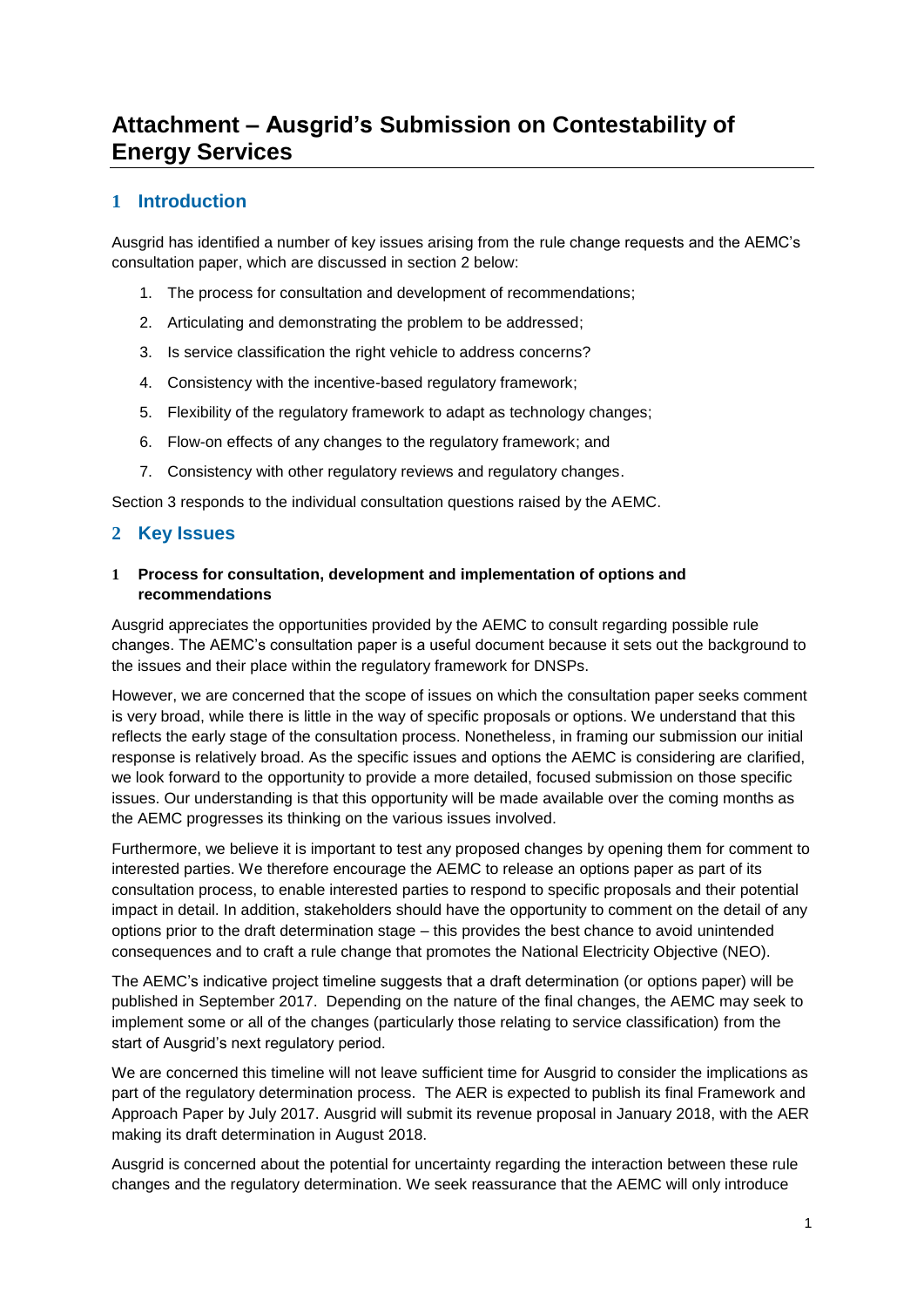changes for implementation in the next regulatory determination if there is sufficient time for DNSPs to implement and transition to such changes, and to consider the implications of any changes for the wider revenue determination.

### **2 Articulating and demonstrating the problem to be addressed**

Ausgrid's view is that the proponents have not demonstrated clearly any inadequacies in the current regulatory framework that justify changes to the NER. Furthermore, the proponents have not recognised the damaging impact of their proposals on the regulatory framework, and the potential additional costs to consumers.

The general concern driving the proposed rule changes is that the current regulatory framework is not 'fit for purpose' in light of rapidly changing technology in the energy sector. In particular, new technologies may allow greater competition in network services, or may create markets in new nonregulated services. The proponents are concerned that aspects of the current regulatory framework will not ensure that competitive markets thrive, and that customers will not benefit from dynamic efficiencies which result in a greater range of services at the lowest cost.

Within this broad area of concern are a number of more specific issues. In order to assess the adequacy of the current framework and any potential deficiencies, it is important to dissect each individual concern and analyse whether there is any basis to revise the NER for the long term interests of customers. Both proponents have drawn attention to the potential situation where a DNSP installs an asset behind the meter (BTM) and then it (or a ring-fenced entity) on-sells competitive services enabled by that asset.

While there seems to be general unease about the role and behaviour of DNSPs, there is little evidence that these concerns are borne out in practice in the current market. In fact, if the incentive framework was inadequate many of the behaviours suggested by concerned parties (such as DNSP dominance of contestable markets) would already be occurring – yet no evidence of this has been provided by the proponents. The markets for hot water storage and home battery storage are cases in point – the hot water storage is well established and the home battery market is still emerging, but DNSPs have virtually no involvement in either market.

We also note that the COAG Energy Council's rule change seeks to "promote the development of competitive markets for new technologies that are capable of providing services in both contestable and regulated markets".<sup>1</sup> The focus of the AEMC's deliberations must be assessing whether the rule change proposals promote the NEO and the long term interests of electricity customers, not solely focus on the impact on competition in contestable services. Promoting competition in contestable services is only one of many implications for customers that are consistent with this objective, and the AEMC needs to make an assessment having regard to the multiple impacts across the market.

Ausgrid is concerned that the proponents have not be fully evaluated the substantial damaging impacts on the economic regulatory framework and the extra costs for regulated customers that would result from the rule changes proposed.

#### **3 Is service classification the right vehicle to effect change?**

<u>.</u>

As noted by the AEMC, changes to the approach to service classification are not the appropriate means to address the proponents' concerns. Ausgrid agrees with the AEMC's clarification that economic regulation is based on services, not assets.

Service classification is important to electricity customers because it determines the need for, and scope of, regulation which applies to different network services. Therefore, service classification under the NER significantly affects how the efficient costs of providing the services are determined and charged to customers.

<sup>&</sup>lt;sup>1</sup> AEMC, Consultation Paper, National Electricity Amendment (Contestability of energy services) Rule 2016, 15 December 2016, p1.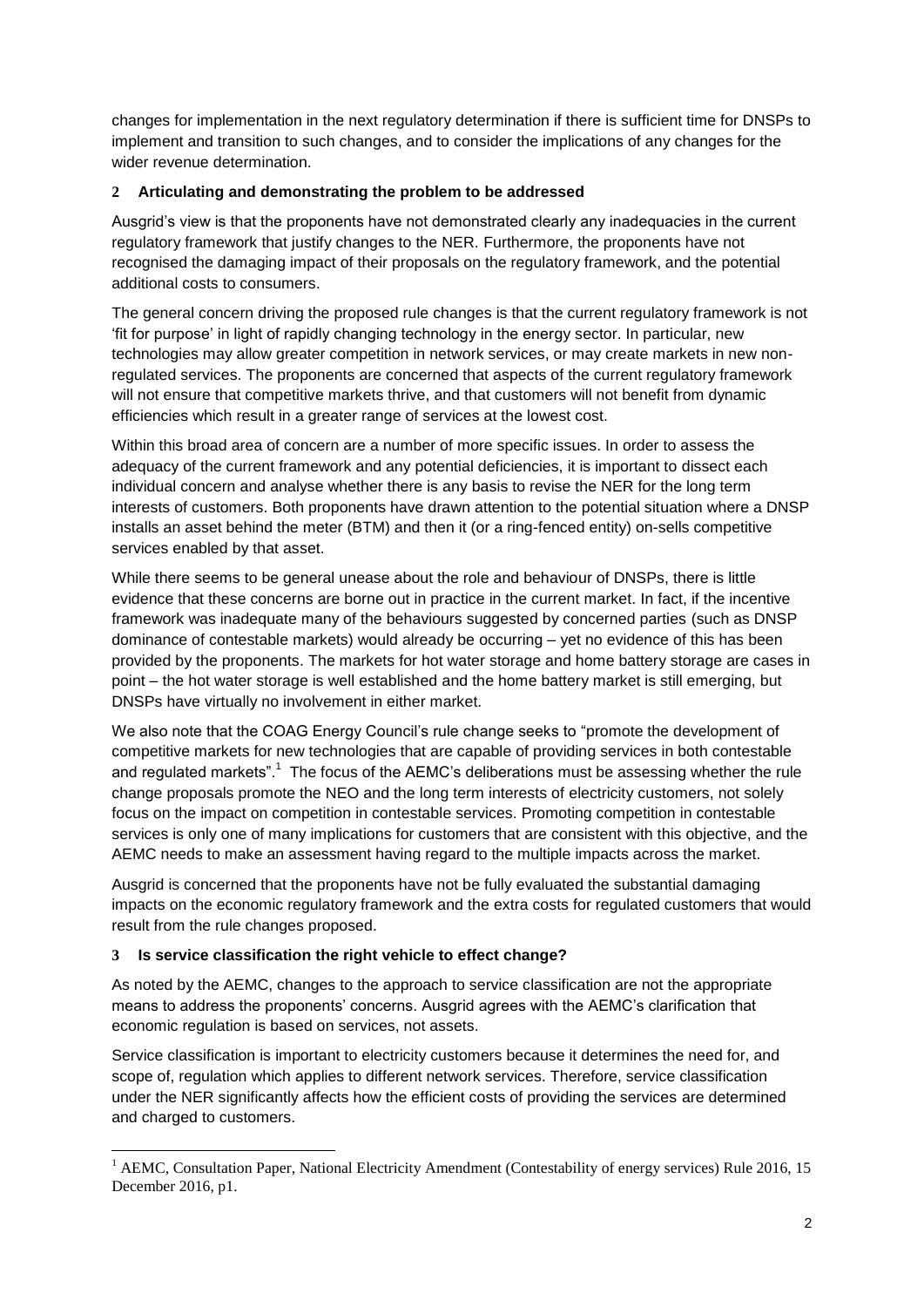The rule changes seek to effect change by requiring DNSPs to procure some inputs from contestable markets rather than investing in the assets to provide such inputs (such as battery storage devices). However, as noted by the AEMC "this is unlikely to be possible" via changes to the framework for distribution service classification, "because these are not services that can be classified within distribution service classification".

Instead, it is necessary to examine the *services* provided by assets such as batteries to assess which, if any, should be subject to economic regulation. Similarly, the *location* of the asset (which side of the meter it is located) is not the key factor determining whether it is associated with a service that is either regulated or not regulated.

#### **4 Consistency with the incentive-based regulatory framework**

Ausgrid does not believe the rule changes proposed are consistent with the incentive-based framework for network regulation. This applies both to the proposal to require DNSPs to procure some inputs to their network services, and the proposal to allow reclassification of services within a regulatory period. Furthermore, Ausgrid believes that allowing DNSPs to own assets such as batteries BTM does not impede customer choice in contestable markets.

The regulatory framework for DNSPs is based on the principle that DNSPs are constrained by a revenue control which allows them to recover a given amount of revenue while providing network services to an agreed standard. Where a DNSP can provide these services at a lower cost, they are able to share the benefit of the reduced costs with customers over an agreed period. This gives DNSPs an incentive to provide network services in the most cost effective way.

The existing regulatory framework reflects a demonstrated balance between regulatory certainty and discretion, and between prescriptiveness and flexibility. Any changes to this balance need to be carefully considered in terms of the likely impact on incentives and the long term interests of customers.

A key tenet of the current regulatory framework is a defined regulatory control period (currently 5 years), within which the main regulatory controls are held constant. If the regulatory controls are subject to ongoing review and there is a risk of service reclassification within the regulatory period, the incentives for efficiency will be eroded and the incentives for investment will be compromised.

For this reason Ausgrid does not support reclassifying services within the regulatory period. This would increase uncertainty and the risk of stranded assets, because DNSPs may make investments on the basis of existing service classifications but then find the service is reclassified and they are unable to recover the costs associated with those investments via regulated revenue. As a result the required rate of return would increase to reflect increased risks.

The consultation paper discusses whether DNSPs should be required to procure some inputs from contestable markets including network support, demand management and inputs provided by assets located BTM. The Energy Council proposes that DNSPs should not be barred from owning assets that are BTM, but that they must be held and operated within a ring-fenced entity, to ensure competitive neutrality in the DNSP's purchasing activities. The AEC goes further to suggest that the DNSP should not be able to own these assets.

Increasing the prescriptiveness of regulation by requiring DNSPs to procure some inputs is likely to increase costs to customers because it reduces the ability for DNSPs to adopt new technologies or innovative service delivery.

DNSPs have successfully owned and operated load control devices BTM for over 50 years without any concerns being raised about whether this is appropriate. Ausgrid currently has almost half a million customers on load control via the use of hot water storage. There is substantial customer

<u>.</u>

<sup>&</sup>lt;sup>2</sup> AEMC, Consultation Paper, National Electricity Amendment (Contestability of energy services) Rule 2016, 15 December 2016, p12.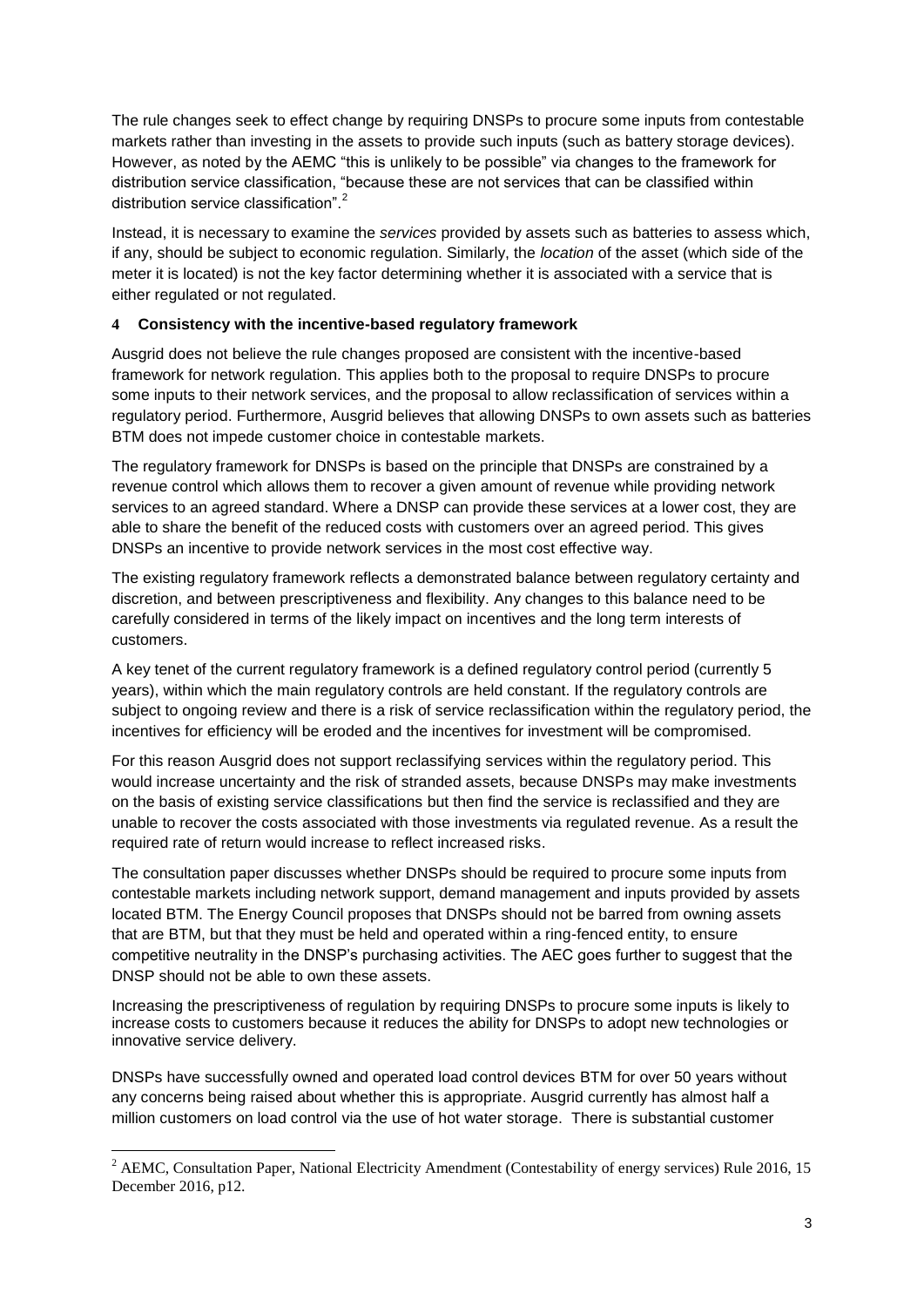value in the load control provided by the DNSP via a cheaper tariff. Additionally, having the capability to dispatch significant controlled load during off peak periods greatly contributes to the reliability of the network. The loss of controlled load would have significant consequence for network reliability and performance.

To ensure that DNSPs have the flexibility to use the most cost effective approach to providing regulated services, Ausgrid does not support any blanket limitation on the type of assets they can own (either directly or in a ring-fenced entity). Such a prohibition could also lead to extra costs for customers due to the additional transaction costs and risks associated with the procurement approach. Also it is not clear how such a prohibition would work with other regulatory arrangements, such as the demand management incentive scheme.

The AEC's assertion that competition in new technologies will be thwarted if networks invest in such technologies is mistaken. Their proposal for extensive regulation fails to recognise the following points:

- DNSPs will only consider installing batteries BTM when they address a network limitation. This will limit both the location and timing of a DNSP's investment so that it is likely to be a small proportion of the overall potential market for batteries, given the potential value they offer customers, who will respond to price signals that reflect value over the full supply chain.
- If a DNSP invests in an emerging technology and wants to earn a regulated revenue stream on the asset, the AER will assess whether this investment is efficient. Part of this assessment is whether there will be sufficient DER provided through the competitive market to address the network limitation, without any regulated investment. We expect that the AER will make these assessments taking a forward looking view of the potential growth in residential battery storage, with AEMO battery forecasts providing an independent point of reference.
- Not all regulated assets installed BTM have additional functionality which could be used to sell different services to customers in the competitive market. The primary example of this load control devices that are currently installed. Ausgrid notes that many of the smaller metering providers/retailers do not have the capability to deploy load control using an advanced meter, and have therefore requested that load control continue to be provided via the DNSP's equipment. If the AEMC constrained the inability of DNSPs to continue to offer this service, it would be likely to result in a loss of competition among metering providers.
- Where an asset is used primarily to provide a regulated service, the DNSP will be constrained in its ability to compete with competitive service providers in relation to contestable services, because they need to ensure the regulated asset will be available when it is required for network services. This will limit the nature of the related services that a DNSP could offer in the competitive market. It means that the essence of the service offered by a DNSP will differ from those services available from competitive providers.

For example, if a DNSP installs battery storage to manage peak demand, the DNSP will need to ensure that it has the first option to utilise the stored electricity. Therefore other load management services available for offer will be constrained by the primary use of the asset, which is to manage network constraints.

For these reasons, allowing NSPs to offer such services does not impede customer choice in contestable markets.

#### **5 How well does the regulatory framework adapt to technological change?**

The existing regulatory framework has a number of features which encourage dynamic efficiency in the electricity sector, and the adoption of new technologies, while providing a stable regulatory environment which is in the long term interests of consumers.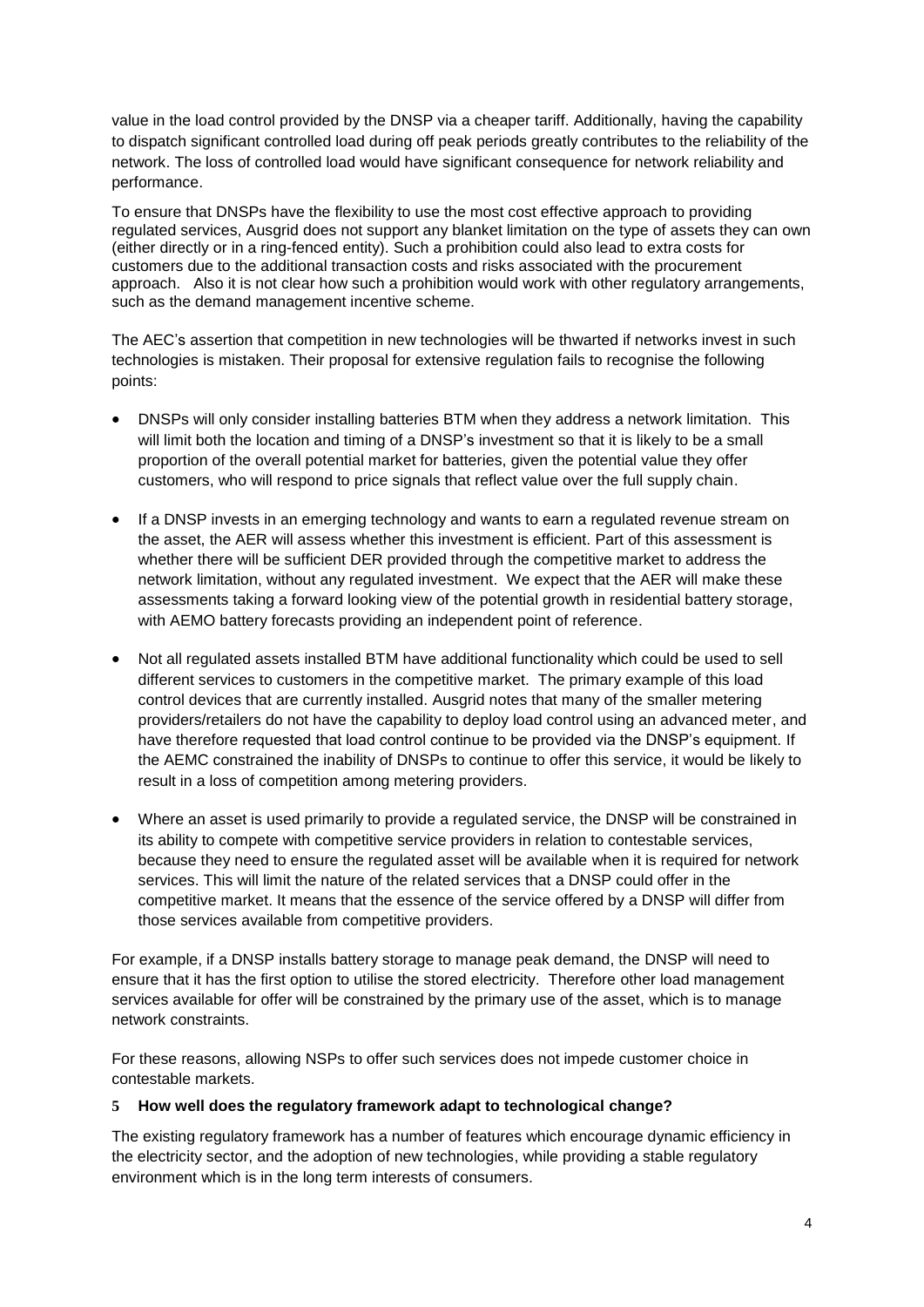First, DNSPs have discretion in terms of the manner in which they provide network services, so are able to investigate and adopt new technologies as they become cost-effective. As noted above, incentive-based regulation provides DNSPs with incentives to adopt cost-effective new technologies because they are able to retain the benefits for a period of time, while also sharing the benefits with customers. The incentives driving cost-savings are at the heart of incentive-based regulation.

Secondly, the regulatory framework offers flexibility over time as the landscape changes in relation to network services. The AER has discretion over a range of components of the regulatory framework, including:

- Adapting incentive schemes; and
- revising service classifications as part of its framework and approach for each periodic regulatory review.

The AEMC notes that Synergies questioned whether the current arrangements would be able to reclassify services from regulated to contestable fast enough to keep pace with market developments.<sup>3</sup> The current regulatory framework enables services to be reclassified on a regular basis (each regulatory period). Ausgrid considers this to be an appropriate balance between adapting to new technologies, and providing a stable regulatory environment for market participants, including both DNSPs and customers. It establishes a consultative process, and allows the key regulatory variables to be set with a degree of certainty and stability for that period.

If the economic framework moves towards greater flexibility to adopt new technologies and allow contestability in new areas, this may have implications for network regulation and pricing. The costs of investment may need to be recovered via either a shorter asset life (recognising that the economic life of a regulated asset may be shorter due to technological change) and/or a higher return on investment, reflecting the risk of assets being stranded as technology changes.

### **6 Flow-on effects of changes to the regulatory framework**

Changes to individual aspects of the regulatory framework could lead to significant damaging flow-on effects elsewhere in the framework. For example, if service classifications are changed in the middle of a regulatory period, it will require complex adjustments to a range of variables such as allowed revenue, the regulatory asset base, and prices. This leads to uncertainty for DNSPs and customers, increases risks for DNSPs and erodes the incentive properties of the regulatory framework. This option should be rejected by the AEMC.

#### **7 Consistency with other regulatory reviews and regulatory changes**

As noted by the AEMC there are several reviews being undertaken or implemented by the AEMC and the AER. The industry needs a coherent, coordinated approach to these reviews to ensure that the changes are made in a consistent manner and consider the incentive properties of the regulatory framework as a whole.

For example, DNSPs will be implementing the AER's ring-fencing guideline this year, and this guideline addresses many of the alleged concerns put forward by the proponents in relation to the behaviour of DNSPs in potentially contestable markets. It is premature to propose further change before the guideline has been fully implemented and its impact has been assessed.

Ausgrid is concerned about the level of uncertainty in the market created by the proposals and encourages the AEMC to clearly articulate the problem to be assessed and the range of options being considered in future consultation.

<sup>&</sup>lt;u>.</u> <sup>3</sup> AEMC, Consultation Paper, National Electricity Amendment (Contestability of energy services) Rule 2016, 15 December 2016, p4.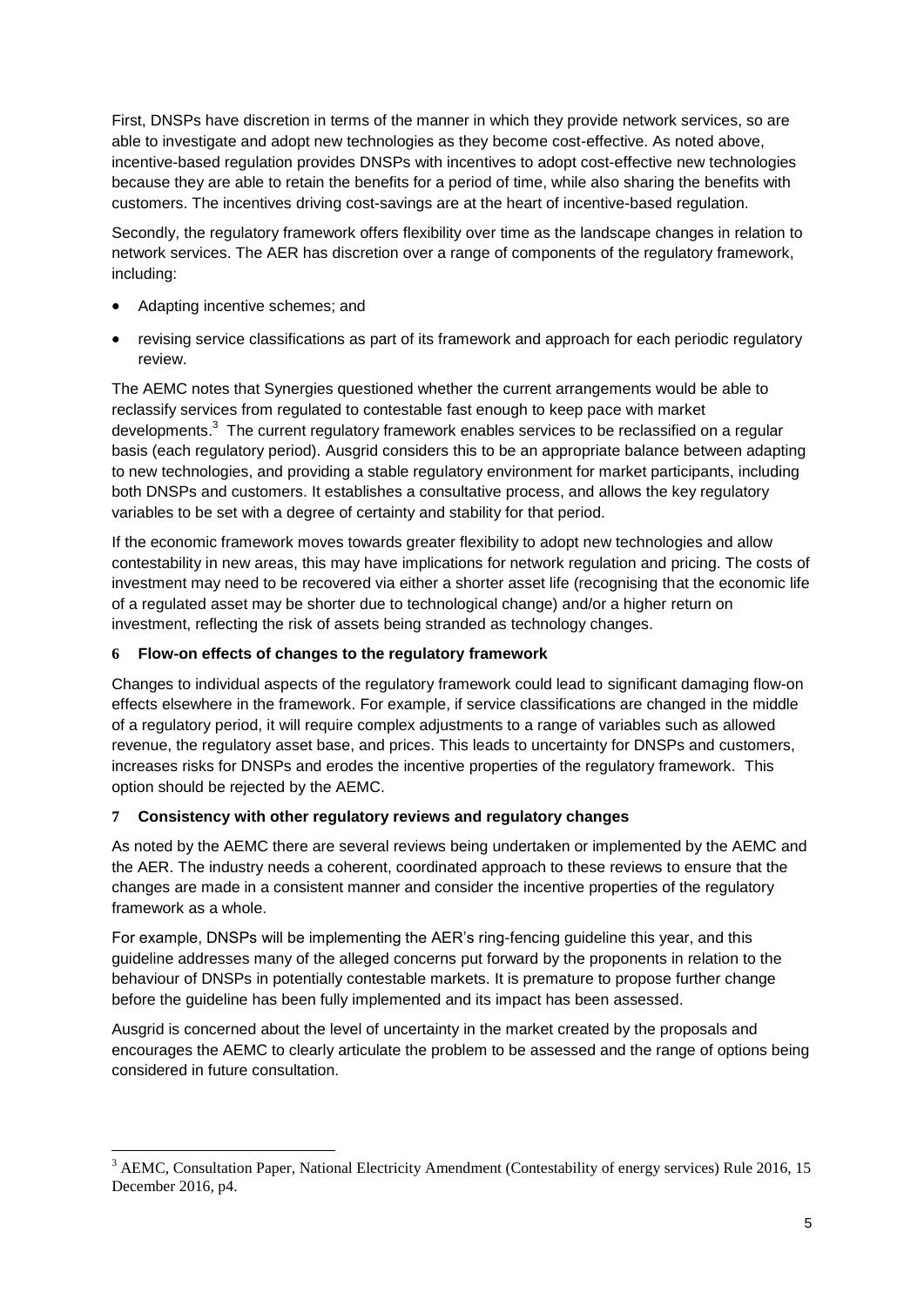# **3 Response to AEMC Consultation Questions**

This section responds to the specific questions raised in the AEMC consultation paper.

#### **Question 1**

1

- **(a) Is there a problem with the current process for distribution service classification? For example:**
	- **i. does the current determination by determination approach reduce clarity over likely service classification decisions?**

Overall Ausgrid does not consider that there is a problem with the current process for distribution service classification, and strongly disagrees with any suggestion to allow reclassification within the regulatory period. The potential to allow reclassification will undermine investment and lead to extra costs for customers.

In our opinion, the current approach does not suffer from a lack of clarity over service classification. There is a high level of continuity in the service classifications between different regulatory control periods, while the current Rules have the benefit of permitting changes to classifications where appropriate at the start of each period.

This flexibility is important as Ausgrid's view is that a sufficiently granular analysis of each electricity distribution service needs to be conducted at the time of each determination, against the relevant criteria in the NER. This analysis needs to take into account jurisdictional differences, the specific characteristics of each service and the expected local market conditions in the next control period. There is a risk that in grouping similar sounding services and applying a common approach to classification and regulatory control, such factors would not be taken into account. For example, the contestability framework in NSW differs from other DNSP jurisdictions in that if a retail customer is funding the design and/or construction of connection assets, they can choose an accredited service provider (ASP) to undertake that work.<sup>4</sup>

Any move towards more nationally uniform service descriptions would need to consider carefully how to adequately reflect important differences in circumstances and jurisdictional legislation across different networks. Furthermore, it is not clear what benefits would accrue to customers from requiring greater uniformity in service classifications across different jurisdictions, where underlying characteristics suggest that these classifications should differ.

#### **ii. does the timing of the framework and approach process (in advance of each distribution determination) inhibit stakeholder engagement on service classification decisions?**

The evidence does not support the COAG Energy Council assertion that the framework and approach process attracts little engagement from stakeholders.

During the framework and approach process for the current Ausgrid determination, the AER received over 50 submissions from a diverse set of stakeholders on a range of different issues. We expect that more stakeholders are now aware of this process and will participate in the consultation process in future.

Furthermore, there could well be less stakeholder engagement on service classification if the AER's consideration of classification were to be merged into the general distribution determination processes and combined with all the other issues.

<sup>&</sup>lt;sup>4</sup> The NSW Government introduced contestability for certain electricity distribution network connection services in 1995. The Electricity Supply Act 1995 and the Electricity Supply (General) Regulation provide a framework for retail customers to choose a third party accredited service provider (ASP) to undertake electricity connection works. The Electricity Supply (General) Regulation 2001 covers the accreditation process.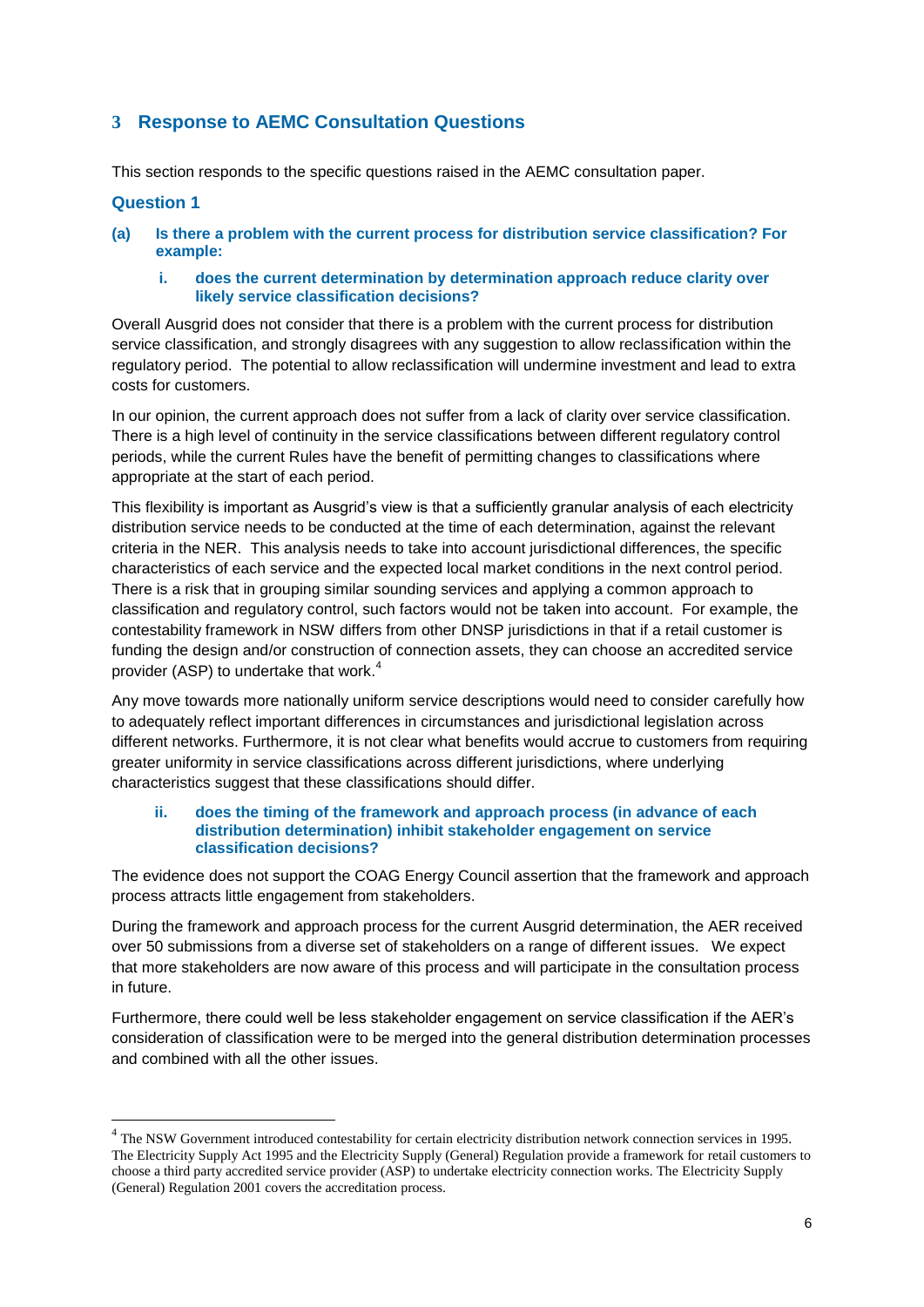#### **(b) Would a distribution service classification guideline increase clarity regarding distribution service classification?**

Ausgrid considers that the option of a guideline requires further consultation during the rule determination process. The merit of a guideline will depend on whether other changes are made to the regulatory arrangements being considered. There may be greater merit of having a guideline if the AEMC decides to provide greater discretion to the AER in relation to service reclassification.

The concerns raised by the proponents seem to relate to the situation where a network business installs the technology to assist in providing regulated services (eg, demand response) and then attempts to offer other incremental services to the customer which are enabled by the technology. In such a situation, the AER would need to consider how to classify to the incremental services and whether they are distribution services. A guideline could potentially help to provide direction to stakeholders as to how the AER would consider these issues.

#### **(c) To what extent does service classification being locked in over the regulatory control period create a lag in appropriate reclassification of services?**

In Ausgrid's view, the COAG Energy Council is mistaken in suggesting that by keeping service classification constant over a regulatory control period, the regulatory arrangements fail to keep pace with technological change. Furthermore, allowing the AER to reclassify within the regulatory control period undermines the five year control period and its associated incentive properties. The rule change proposal does not provide any examples where the current arrangements create an inappropriate lag which disadvantages customers.

In our opinion, the issues raised by the COAG Energy Council relate not to the reclassification of existing services, but instead whether the current process facilitates new incremental services driven by regulatory investment in emerging technology during the regulatory period. In relation to the prospect of technological change, there are two factors to consider:

- First, in proposing services for classification, DNSPs have a strong incentive to ensure that the list of services classified is complete and fit for purpose for the forthcoming regulatory control period. This incentive has been reinforced by the AER decision to base its ring-fencing obligations on service classification. Failure to have a service classified for the next period will mean that the DNSP cannot recover the costs through regulated revenue and will result in such services being considered as competitive services for the purposes of ring-fencing. Therefore there is an onus on DNSPs to consider potential technology advances and identify potential new regulated services at the start of the regulatory control period.
- Secondly, the proposal to allow reclassification reflects a confusion between a service and an asset. Technological advances may enable a DNSP to provide their regulated services using different solutions to those originally envisaged, but the characteristics and essence of the regulated service will remain the same for the customer, and hence the classification remains appropriate. In fact, the regulatory framework encourages DNSPs to utilise new technology where it is more efficient to do so. Therefore technological advances provide new means to provide services, but should not change the role of a DNSP and the scope of its regulated services.

In addition, Ausgrid considers that it is inappropriate to focus solely on the question of whether there is a lag in the AER's ability to classify services consistent with market conditions. Service classification is an integral component of the economic regulatory framework applying to networks and cannot be viewed in isolation. Under the NER, service classification is tied to the form of control which in turn determines the approaches and methodologies employed by the AER to assess the efficiency of revenue proposals.

Therefore the timing of the AER's ability to reclassify services is dependent on the view taken of the appropriate length of the regulatory control period. Allowing the AER to reclassify within the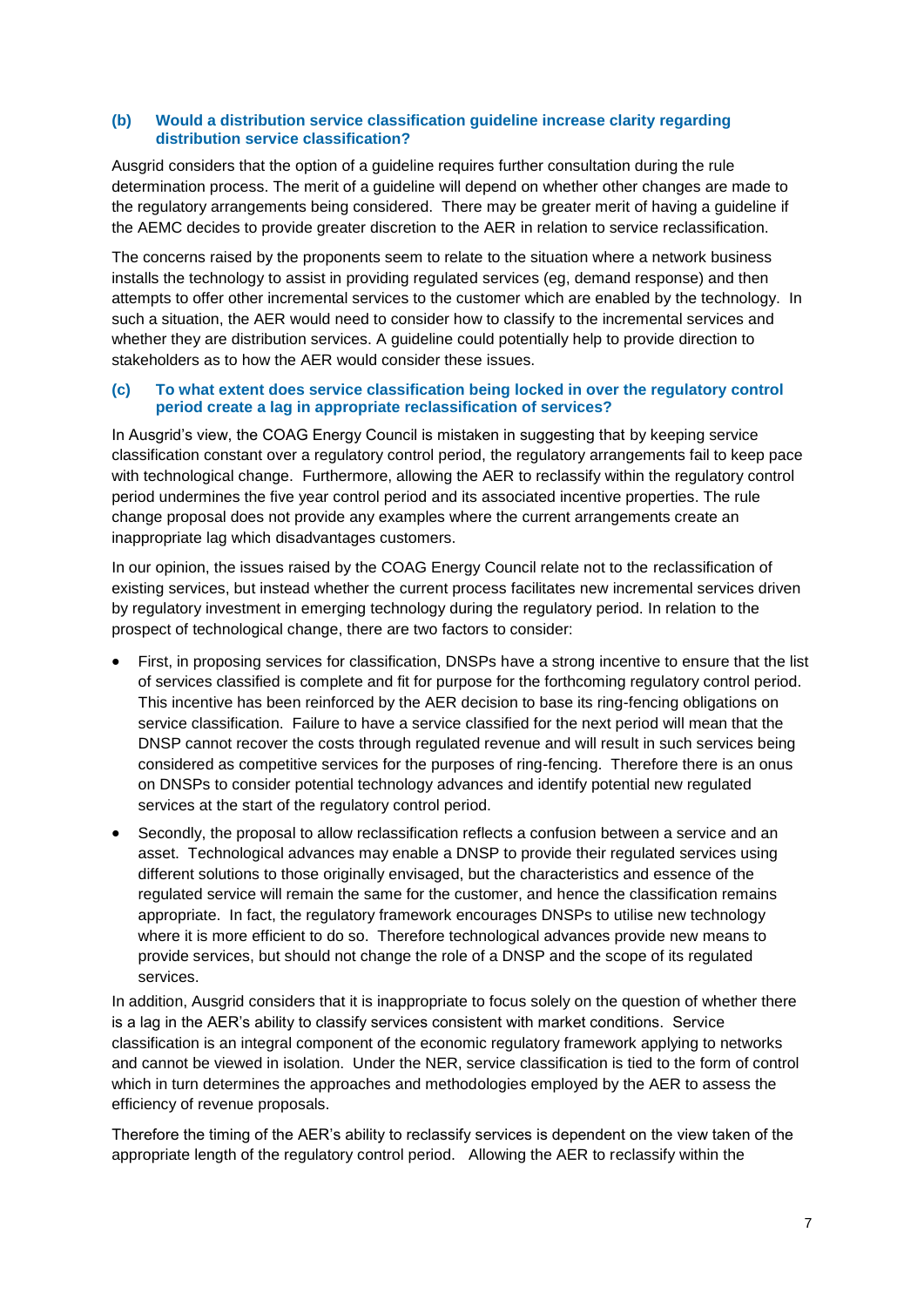regulatory control period undermines the five year control period and its associated incentive properties.

### **(d) What other changes to the economic regulatory framework may be required to allow clear and properly informed decisions on reclassification of services within a regulatory control period?**

In Ausgrid's view, permitting reclassification of services within a regulatory control period will fundamentally change the application of the economic regulatory framework. We agree with the list of changes that the AEMC identified would be required in section 4.3 of the consultation paper. In addition to these changes, any reclassification would also have implications for:

- Annual Pricing Processes and the application of the over/unders account;
- Application of any pass-through adjustments and the identification of those customers subject to those adjustments; and
- Ring-fencing obligations.

Importantly, any reclassification would need to be subject to a robust and transparent consultation process together with an appropriate transition period for DNSPs and stakeholders to implement the changes. The consultation process cannot be limited to the proposed reclassification but must also allow for stakeholder consultation on all the potential impacts of the reclassification (ie, form of control and prices). In addition, sufficient time would need to be provided to allow for appropriate notification to customers of any price adjustments. This will be important for alternative control services.

Given the timing required for an effective consultation and transition period, Ausgrid questions whether reclassification within a period would be practically workable. Reclassification would effectively result in a material re-opening of the five year determination process.

#### **(e) What would be the costs and benefits of allowing reclassification of services within a regulatory control period?**

Ausgrid doubts there are significant benefits to customers from allowing the reclassification of services within a regulatory period, and cannot envisage a situation where reclassifying would be in the long term interests of customers.

The costs of any reclassification include both the administrative costs of processing a reclassification and the economic costs relating to the increase in uncertainty and its associated risks. Ausgrid is very concerned about the damage to investment and the resulting costs for customers. If changes can be made within a regulatory period, it is a less certain investment environment, which could lead to less investment, and/or a higher required rate of return.

DNSPs make investments in order to provide network services to an agreed standard, on the basis of a regulated rate of return. Investments are considered and planned in accordance with the five year regulatory period. If service classifications can change within a regulatory period this creates uncertainty regarding the treatment of expenditure and increases the risk of under-utilised or stranded assets.

The ability of regulated networks to undertake investment (and, more generally, to continue operating) depends on their having good access to capital markets. In turn, this requires that investors in regulated businesses have a reasonable expectation of and certainty regarding the operation of the regulatory regime over the regulatory control period.

Ausgrid also notes that the costs of allowing reclassification will depend on the particular service involved and its original classification. There are differences between the scenario where a standard control service is reclassified to an alternative control service, versus the scenario where a negotiated service is reclassified to an unclassified distribution service.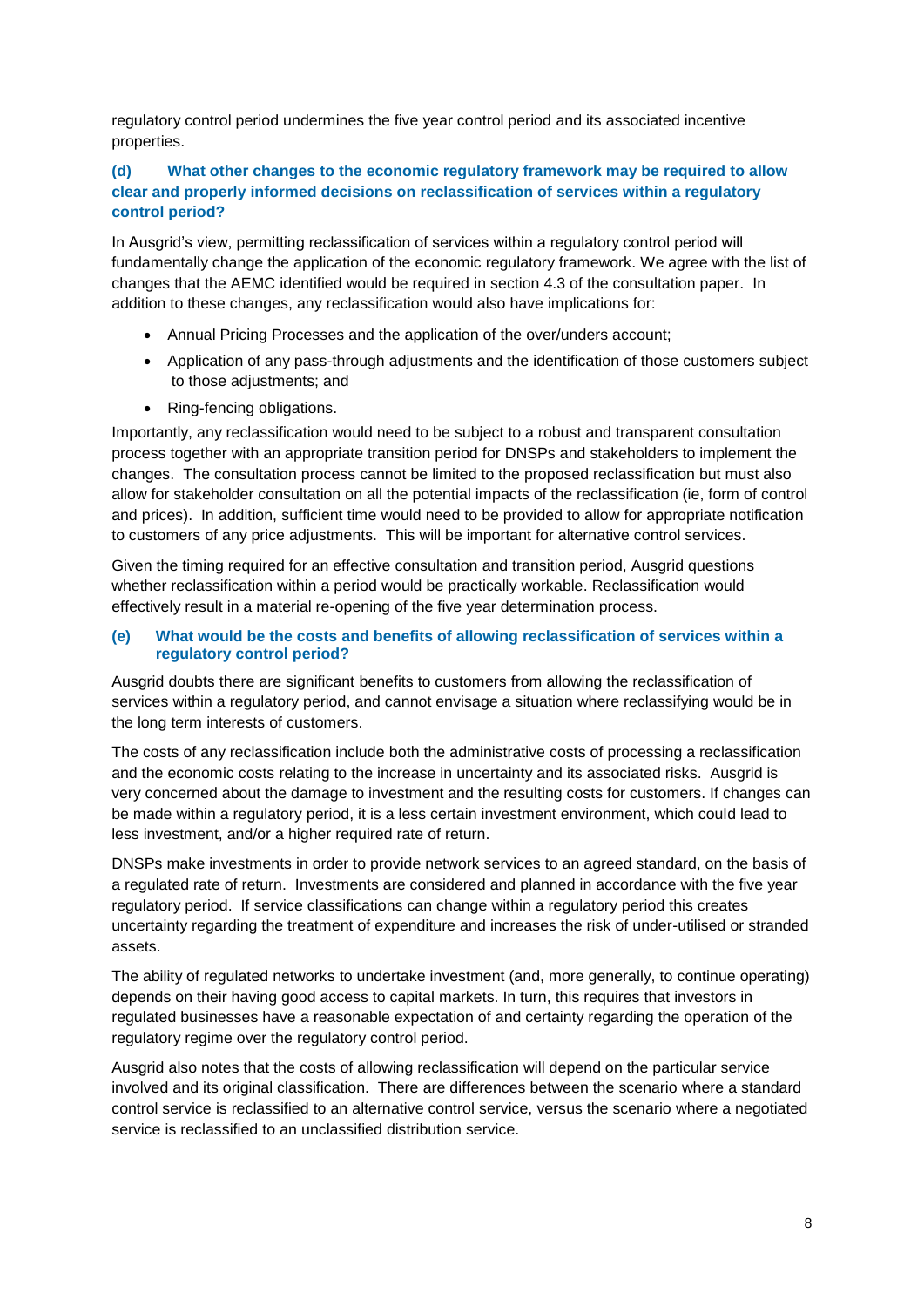### **Question 2**

#### **(a) Does the definition of distribution services provide clear guidance regarding which services are distribution services and which are not?**

From Ausgrid's perspective the current application of the NER definitions appears to be effective in providing clear guidance to the market. Further guidance would only be required if the AER does not have the ability to interpret the relevant terms contained within the NER, consistent with the long term interests of customers and the objectives of the economic regulatory framework set out in the NEL and NER.

The proponents do not provide sufficient justification that the AER does not have this ability to so. The AER will consider the scope of distribution services at the start of each regulatory period and will determine the appropriate regulatory treatment for any services provided by DNSPs in related to distributed energy resources.

The definition of distribution services plays an important role in the economic regulatory framework as it defines the scope of services performed by a network business which are central to the supply of electricity and which are therefore required to be subject to regulation in order to protect customers.

The service classification framework set out in Chapter 6 of the NER enables distribution services to be sub-divided into different categories so that the nature of regulation can be adapted to the particular characteristics of different type of services.

An assessment of the definition of distribution service cannot be done independently from the other definitions in the NER of distribution network and distribution system, as those terms are used within the definition of distribution service. Ausgrid understands that collectively these terms mean that the scope of distribution services includes:

- Services provided by means of a distribution network; that is, services relating to apparatus, equipment, plant and buildings used to convey, and control the conveyance of, electricity to customers;
- Connection services; and
- Any service provided in connection with the distribution system.

The question being raised by the proponents is whether, in the context of new and emerging technologies changing the nature of how electricity is used and produced, the term "in connection with" is causing confusion as to scope of regulated network services in relation to DER. The COAG Energy Council states the use of the term "in connection with" is contributing to a lack of clarity around the boundary between the regulated network services sector and the competitive part of the energy market. In a different context the AEMC itself considered there is some ambiguity in the interpretation of the definition of distribution service due to this term "in connection with".<sup>5</sup>

The question of whether the definitions provide clear guidance needs to be considered within the context of how the regulator applies the NER to determine the scope of services, and then how this is subsequently understood by stakeholders. Ausgrid does not see any problem in relation to these matters. At the start of each regulatory period, the AER makes it very clear which set of services performed by network business are subject to the regulatory framework under Chapter 6, and the nature of obligations applied to each service.

Therefore Ausgrid recognises that the term "in connection with" confirms that not all distribution services are required to be provided via the distribution system (ie, the distribution network and connection assets). This provides important flexibility to enable both:

<sup>1</sup> <sup>5</sup> AEMC, Integration of storage: Regulatory Implications, Final report, 3 December 2015, p13.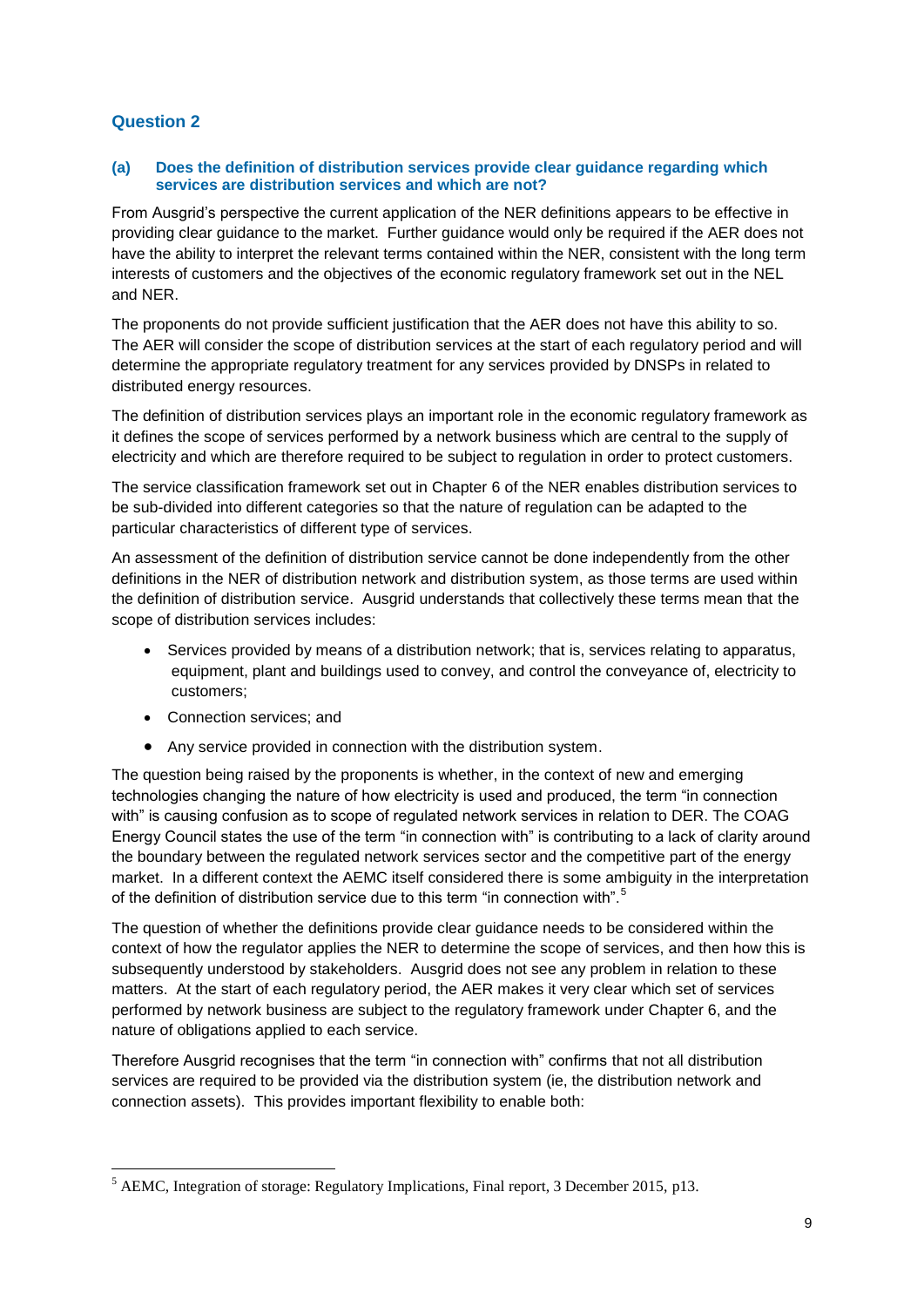- a) networks to consider what options would be the most economically efficient solution to meet their regulatory obligations towards providing electricity supply towards customers; and
- b) the AER to regulate services provided by networks where doing so is in the interests of customers. This point was confirmed in the decision by Justice Logan in relation to the regulation of street lighting services provided by DNSPs.<sup>6</sup>

Therefore any option which seeks to limit the flexibility provided under this term will have substantial consequences for the regulation of network services.

In addition, when considering this question, the AEMC needs to consider and explain what would be the purpose and hence benefits to customers from providing greater guidance on the definition of distribution services. The proponents' position seems to be based on an assertion that clearer guidance is essential to promote the development of the competitive market in new technologies, because they consider that the boundary between the regulated sector and non-regulated sector is unclear.

However this assertion fails to recognise the fundamental purpose of classifying distribution services – that is, to protect customers through applying appropriate regulation of the costs incurred by network businesses.

An asset which is used by the DNSPs for regulated purposes will have different characteristics, functionality and value propositions than an asset purchased by the customer in the competitive market. For example, if a DNSP installs battery storage BTM for network support purposes and to manage peak demand, then the DNSP will need to ensure that it has the first option to utilise the stored electricity. This constrains the ability of the customer to use the battery storage and will limit the nature of the any related services that DNSP could offer in the competitive market from that asset. In addition, the Rules regarding network planning, ring-fencing and shared assets already provide sufficient power to the AER to regulate the ability of DNSPs to offer incremental services to customers using regulated assets.

Further, DNSPs' proposals for investment in DER assets for regulated purposes will only be deemed efficient if the AER considers that there will be insufficient DER capability provided through the competitive market needed to address the network limitation. The bulk of the benefit derived from these technologies can only be captured by the customer since they are exposed to the full costs of the electricity supply chain and any demand management activities by networks would sensibly seek to leverage a customer's investment rather than replace it.

#### **(b) What types of changes could be made to clarify the term?**

Ausgrid considers that any changes to clarify the term must:

- be consistent with the definitions in the National Electricity Law (NEL); and
- allow choice in technology.

First, any amendments to the definitions relating to distribution services in the NER must be consistent with the relevant definitions contained in the NEL. The NEL defines electricity network service as "a service provided by means of, or in connection with, a transmission system or distribution system".

Therefore any rule changes being considered to clarify the scope of distribution services should be limited to those which help to provide interpretation and guidance on the meaning of the term "in connection with". Amendments which seek to either confine the boundary of the distribution system or prohibit certain technologies from being classified - as proposed by the COAG Energy Council and

<sup>&</sup>lt;u>.</u> <sup>6</sup> Ergon Energy Corporation Ltd v AER [2012] FCA 393 (Ergon Energy Case)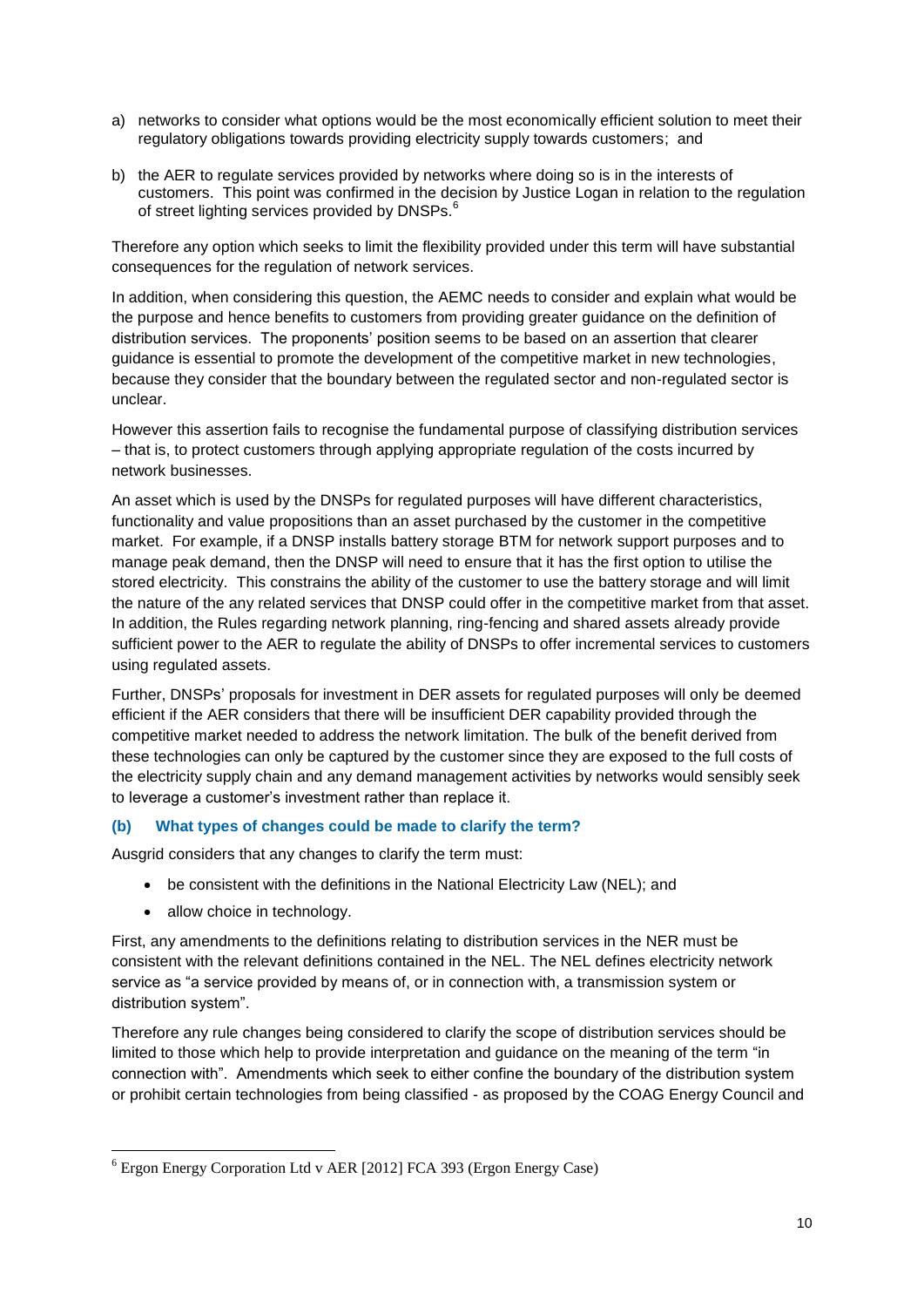AEC - should not be considered as they would be inconsistent with the economic regulatory framework for network businesses as set out in the NEL.

On this matter, Ausgrid notes that Western Power has submitted a rule change concerning clarification of the scope of distribution services in relation to non-network options. This rule change is related to the issues discussed in this consultation paper and it will be important that these proposals are considered in a concurrent and consistent manner. We question why the AEMC has not included the issues raised by the Western Power rule change proposal in this consultation paper.

Secondly, any change to the term being considered must not be specific to certain types of assets or investments. Trying to regulate for certain outcomes through greater prescription on new technologies will undermine the robustness of the NER and is likely to create technology biases and unintended consequences. The definition of distribution services must maintain the current flexibility for the network to consider how to provide regulated services in the most economically efficient manner.

### **(c) What would be the pros and cons of changing the definition of distribution services?**

Ausgrid is concerned about the regulatory impacts and uncertainty caused by changing the definitions relating to service classification. Classification is important to electricity customers because it determines the need for, and scope of, regulation applied to distribution services central to electricity supply.

Ausgrid considers that the current arrangements have been proven to work well and any changes to the current arrangements will have material impacts across the regulatory framework, which will ultimately lead to extra costs for consumers.

We also support the AEMC's comments that changing the service classification arrangements will not address the perceived concerns raised by the proponents. Ausgrid agrees with the AEMC that changing the definitions to exclude certain assets and new technologies from being classified as direct control services would prohibit DNSPs from being able to use these assets in providing regulated network services as the costs will not be able to be included into the revenue allowance under Chapter 6 of the NER.

Attempting to impose a more precise scope of distribution services through amending the definitions is likely to result in an arbitrary confinement on the scope and nature of the services provided by a distribution business. The concerns raised by the proponents are driven by the possibility that a DER technology - such as battery storage - is capable of simultaneously providing value streams to both consumers and networks. However we consider that it is likely to be too difficult to practically achieve a precise boundary of regulated network services through the definition, and attempting to do so may impede the DNSP from deploying efficient solutions.

In Ausgrid's view the proponents have not provided evidence of any harm which needs to be addressed. The regulatory framework as a whole provides a consistent set of incentives and obligations which encourage DNSPs to adopt the most cost-effective means to provide network services, without impeding the development of new technologies or competitive markets in contestable services. A prescriptive approach which limits the ability of DNSPs to own particular types of assets at particular locations may actually reduce the ability of DNSPs to deploy non-network solutions and new technologies to provide network services.

Therefore it is more appropriate for the AER to make the decision on the scope of distribution services during the regulatory determination and the associated framework and approach process, taking into account relevant factors and the nature of the services offered by DNSPs.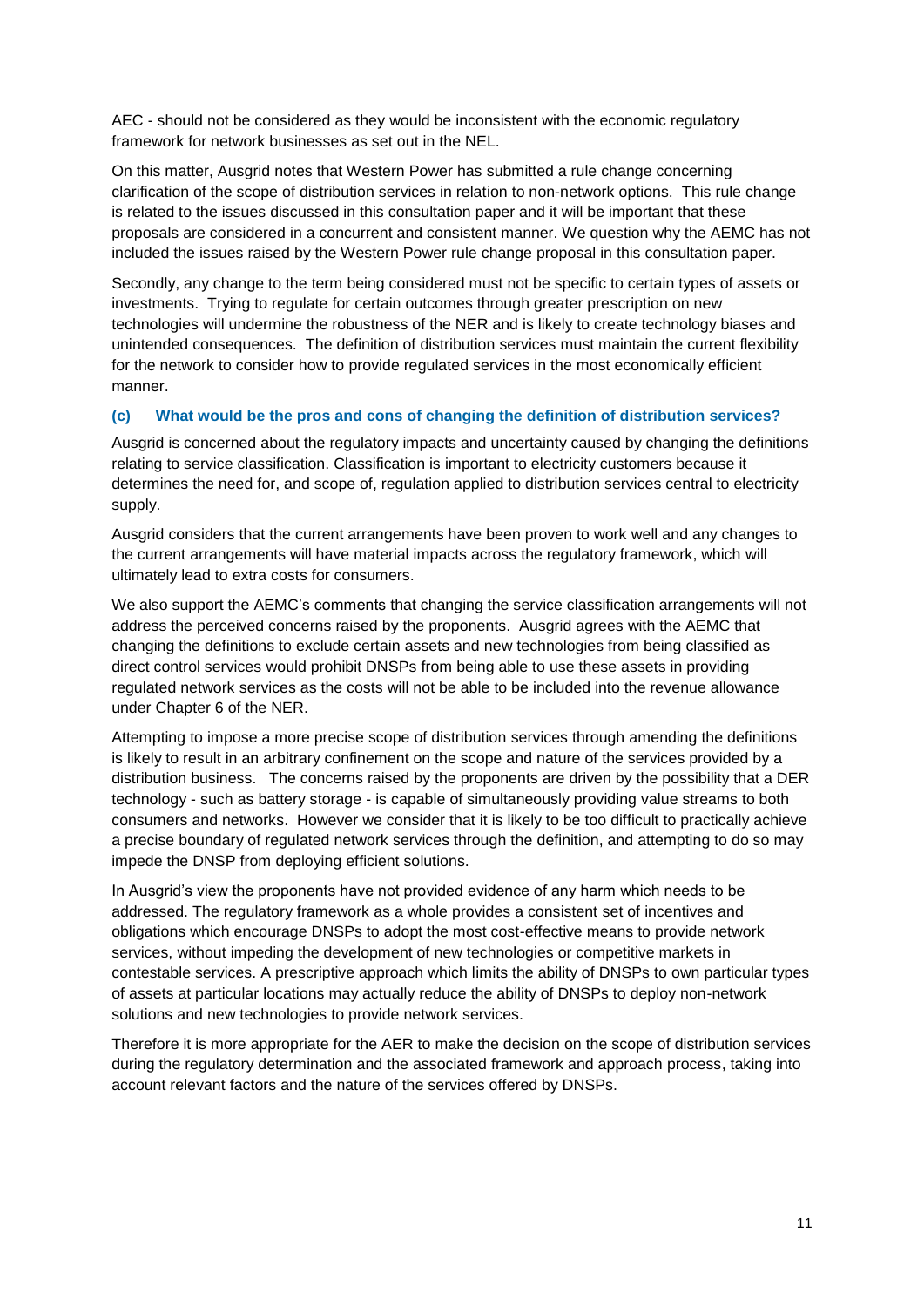#### **Question 3**

<u>.</u>

#### **(a) Do the form of regulation factors provide clear guidance to the AER in determining whether distribution services should be classified as direct control services, negotiated services or be left unclassified?**

Ausgrid believes the underlying intent of the form of regulation factors is appropriate, as is the AER's approach to applying those factors. Any uncertainty about the manner in which the AER applies the form of regulation factors could be reduced by the AER publishing a guideline, which Ausgrid would support subject to further consultation with stakeholders regarding its development and content.

There is a need for the AEMC to take a coherent and consistent approach across the various components of the service classification framework and to maintain the principle that the AER has the flexibility to apply and adapt the form of regulation to the characteristics of the particular service.

The purpose of classifying network services between different categories is to enable the framework for regulation of revenues and prices to be adapted to the specific characteristics and nature of the services being provided. This avoids, for example, all of the services provided by the network service provider being subject to a full building block methodology to determine allowed revenues. The current form of regulation factors and NER clause 6.2.2 act to ensure this.

The COAG Energy Council is concerned that the classification process is not keeping pace with technological changes, but Ausgrid considers this concern to be misguided. There is no reason to believe that the form of regulation factors become less 'fit for purpose' in the face of technological change. Furthermore, the reassessment of service classifications at each regulatory review provides the flexibility for the AER to respond to changes over time.

#### **(b) Should the requirement to not change service classification unless a new classification is clearly more appropriate be removed?**

Ausgrid does not support removing the requirement to not change service classification unless a new classification is clearly more appropriate. Regardless of the genesis of this provision, it is sound regulatory practice to require evidence that changes to the regulatory framework - including reclassifying services - will be preferable (or more appropriate) than existing arrangements. Reclassifying services can have a significant impact on both DNSPs and customers, so it is appropriate that changes must be justified.

Ausgrid's view is that the NER already gives the AER ample discretion to reclassify services, through the regulatory review process, and ensures that reclassification occurs only after consultation with stakeholders and consideration of the likely benefits and costs of reclassification. No evidence has been provided of problems with the current requirement to show that a proposed change in service classification is clearly more appropriate. The AER has reclassified many services in the past. As noted by the AEMC, "large customer connection services in Queensland are only one of many services that the AER has reclassified away from standard control services to support the provision of such services by contestable markets. Others include metering services, connection services, public lighting and ancillary services". $<sup>7</sup>$ </sup>

Ausgrid supports the current provision in the NER, which appropriately puts the onus on the AER to maintain stability in service classifications until they can demonstrate the benefits of any change.

<sup>&</sup>lt;sup>7</sup> AEMC, Consultation paper, National Electricity Amendment (Contestability of energy services) Rule 2016, 15 December 2016, p.28.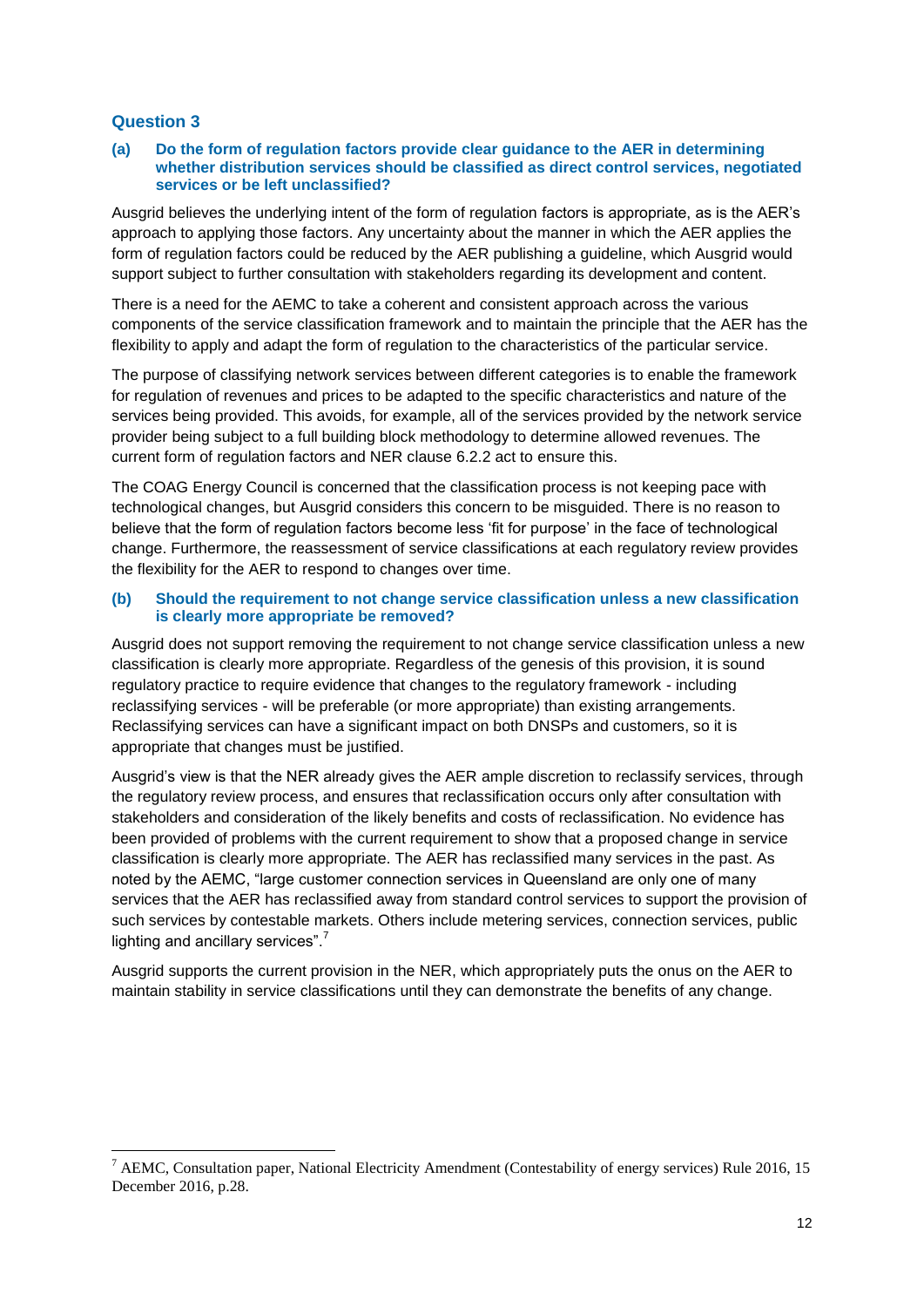### **Question 4**

- **(a) Are the NER clear regarding classifying direct control services as standard or alternative control services?**
- **(b) Do the NER provide effective guidance to the AER in classifying direct control services into standard and alternative control services?**

Ausgrid would not object to more guidance being given if there is widespread concern that the principles set out in the NER to guide the classification of direct control services as standard or alternative do not provide sufficient guidance, but we would need to consider and respond to more specific proposals if they are developed. Similarly, there may be benefit in the AER developing guidelines to clarify its approach to classifying services in order to minimise market uncertainty.

**(c) Should the requirement to not change service classification unless a new classification is clearly more appropriate be removed?**

See our response to question 3(b). Ausgrid does not support removal of this requirement.

### **Question 5**

**(a) Is an objective for service classification in the NER necessary? For example, COAG Energy Council considers the NER should be more explicit in providing that only services which exhibit natural monopoly characteristics should be economically regulated.**

Ausgrid does not see a need to establish a specific 'objective' for service classification in the NER, but does not necessarily oppose such an approach, as long as the objective is carefully worded. Any objective developed needs to be consistent with the form of regulation factors. Furthermore we note that while an objective may seem attractive in theory, in practice it may not provide much value and could lead to increased uncertainty.

The COAG Energy Council suggests the NER should be more explicit in providing that only services which exhibit natural monopoly characteristics should be economically regulated. However, the AEMC noted in its consultation paper that the AER has taken practical factors into account in addition to broad economic principles – these practical considerations could include jurisdictional legislation or market conditions and market development.

It is important to take these practical factors and jurisdictional characteristics into account in classifying services to ensure that the form of regulation adopted is the most appropriate and works in the long term interests of customers. An objective which overly constrains the AER's ability to apply economic principles in light of practical considerations would not be of benefit to customers.

One alternative to formulating an objective could be to add a clause in 6.2.1 of the NER along the lines of the following: "when considering classifying a distribution service must consider the potential impact on competition in contestable services".

#### **(b) Should the steps of service classification be informed by the same considerations? For example, should all service classification steps be based on market characteristics, rather than on the form of regulation that applies to the service?**

For clarity, we address this question in two parts:

- Should service classification be based on market characteristics rather than on the form of regulation that currently applies?; and
- Should service classification be based on market characteristics rather than on the form of regulation *factors*?

In regard to the first issue, under clauses 6.2.1 and 6.2.2 of the NER, the AER is required to have regard to the form of regulation which currently applies to a service when considering its future classification. Ausgrid does not consider this requirement to be onerous or overly inflexible. Rather it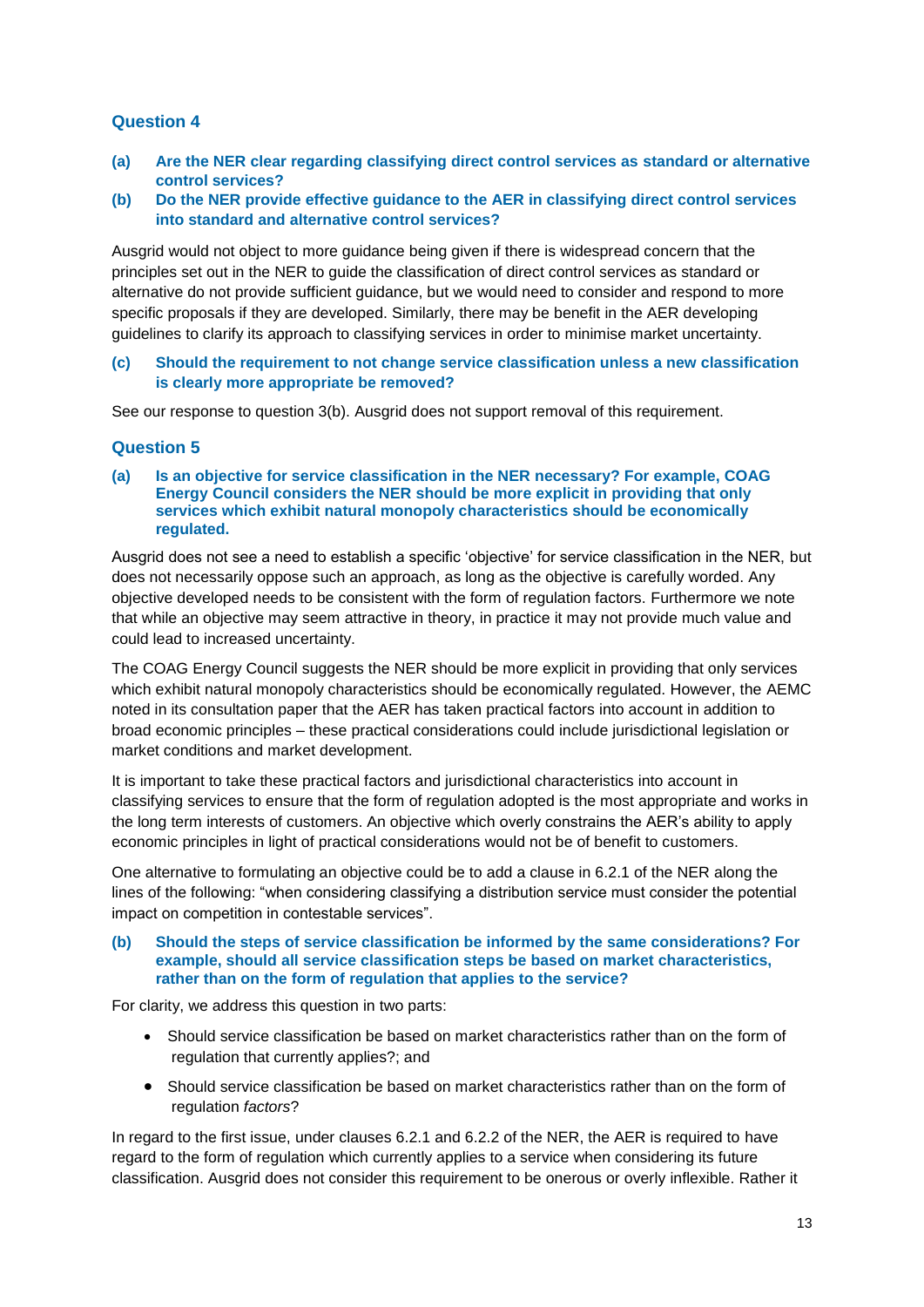recognises that the regulation of services should be relatively stable over time unless there is good reason to change the approach. The NER provides scope for such change because it also requires the AER to have regard to a range of other factors.

For example, clause 6.2.1 requires the AER to have regard to the form of regulation factors in the NEL, which go to the market characteristics of the service such as barriers to entry and the countervailing power of network service users. In other words, in answer to the second issue above, the form of regulation factors themselves take account of market characteristics.

In addition, clause 6.2.3 requires the AER, in classifying a direct control service as standard or alternative, to have regard to a range of other factors in addition to the existing form of regulation applied to a service, including:

- the potential for development of competition in the relevant market and how the classification might influence that potential;
- the possible effects of the classification on administrative costs
- the extent the costs of providing the relevant service are directly attributable to the person to whom the service is provided; and
- any other relevant factor.

As a result Ausgrid believes that the NER already balance the interests of stability (the existing service classification) with an examination of other factors including market characteristics, which enables the changing market landscape to be taken into account when service classifications are reviewed.

### **(c) Within this framework, should new classification(s) be added?**

Ausgrid is unable to form a view on the desirability of new service classifications in the absence of more specific proposals regarding the nature of such classifications and the implications for economic regulation of those services.

**(d) The proponents of the rule change requests consider that service classification is no longer only determining which services are economically regulated and which are not. It is increasingly having significant effects on the application of the distribution ringfencing, cost allocation and shared asset guidelines. Should the AER expressly be required to have regard to the interaction of service classification with these other forms of regulation?**

Service classification is central to the treatment of services for the purposes of economic regulation, and this extends to matters such as distribution ring-fencing, cost allocation and shared asset guidelines. Ausgrid would argue that the distribution ring-fencing, cost allocation and shared asset guidelines all form a part of the economic regulation of distribution services rather than being 'other forms of regulation'.

The ring-fencing obligations are applied through service classification. Legal separation and cost allocation requirements are applied at the distribution services level, while the functional and staff separation plus the non-discrimination provisions are applied at the level of direct control services. Any changes to the service classification arrangements resulting under these rule changes could consequentially impact on the implementation of the ring-fencing obligations.

The AER ring-fencing guideline effectively recognises two types of unregulated services – unregulated distribution services and unregulated non-distribution services. In the past any unclassified service was deemed to be unregulated irrespective of whether or not it was a distribution service. It is unclear how the AER will consider what constitutes an unregulated distribution service as opposed to an unregulated non-distribution service.

It may be necessary for the AER to provide a comprehensive list of all services considered to meet the definition of distribution services in its framework and approach paper. This issue is further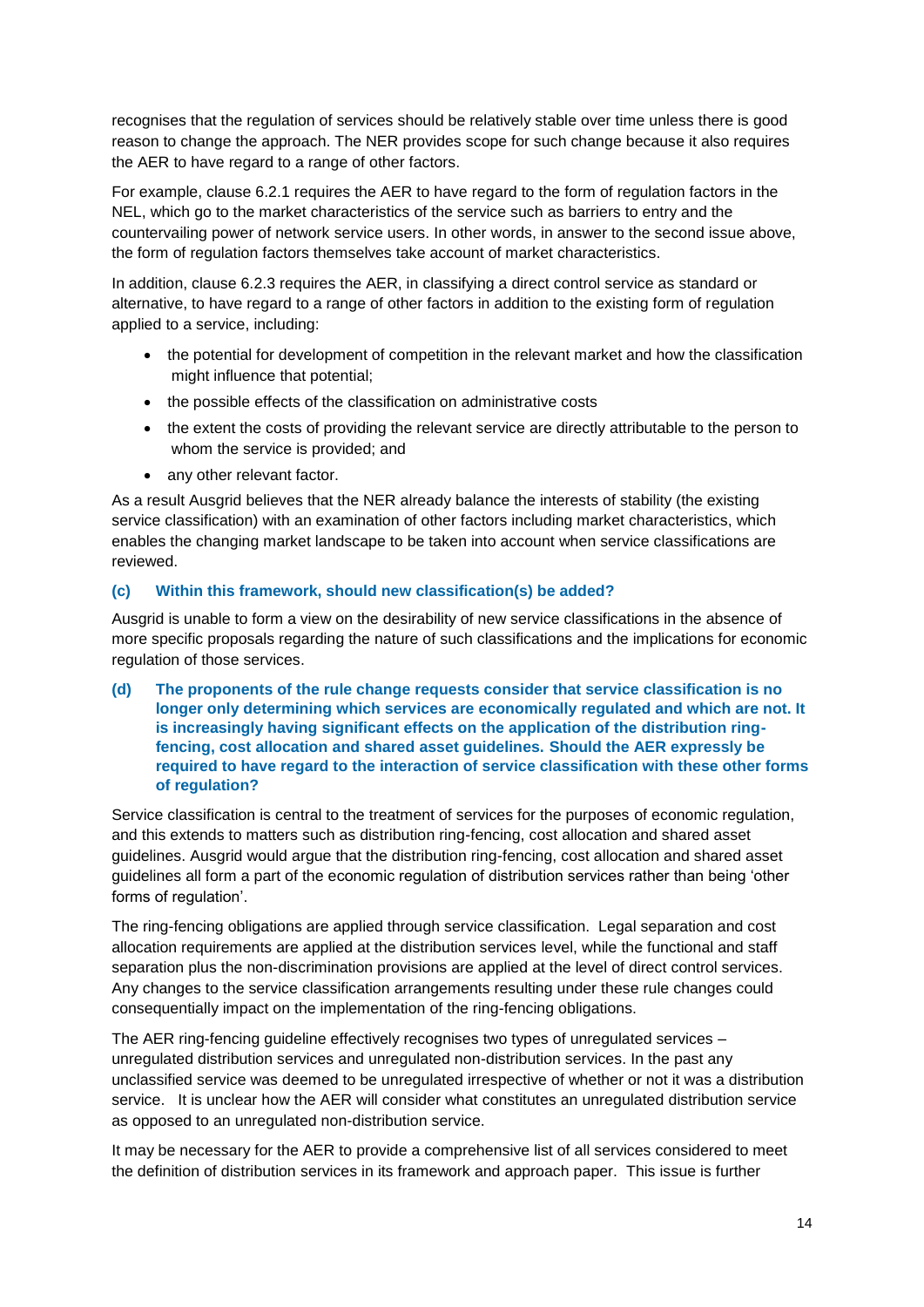complicated by a separate rule change from Western Power which is seeking to clarify that nonnetwork options meet the definition of distribution services.

It is important not to undermine the logic established in the NER for determining the regulation of different services. This logic requires first that the AER classify services using the criteria identified in clauses 6.2.1 and 6.2.2 of the NER, and then the NER require the AER to determine the form of control mechanisms which should apply to each service depending on its classification.

Where problems are identified in relation to the provisions for cost allocation, shared assets or ringfencing, changes should be made to these provisions directly. In developing these provisions and associated guidelines the AEMC and the AER should have regard to the interaction of these factors on the regulatory framework and the incentive mechanisms as a whole.

#### **(e) Are the NER clear as to what can and cannot be classified? If not, what changes would be required?**

This question is similar to the issues raised under question 2(a) and we refer the AEMC to our response to that question.

#### **Question 6**

- **(a) Is there a problem with DNSPs having service delivery discretion in relation to demand response, network support and other inputs derived from assets located 'behind the meter'? If so:**
	- **i. What is the problem?**
	- **ii. How material is it?**
	- **iii. Provide examples of the problem?**

#### **(b) Is the problem unique to demand response, network support and other inputs provided by means of assets 'behind the meter'?**

Ausgrid does not believe there is a problem with DNSPs having service delivery discretion, as we have already discussed in this submission. In our view the proponents have not demonstrated that problems exist (or are likely to emerge) as a result of this discretion, so we welcome the AEMC's request for more evidence.

As we have already noted above, the incentive-based regulatory framework has at its heart a reliance on incentives for efficiency, and recognises that while DNSPs benefit in the short term from any efficiency gains, in the longer term these efficiencies are shared by customers and are thus in the long term interests of customers.

Proposals to limit the discretion of DNSPs in relation to the way they organise and procure the inputs to deliver network services run counter to the incentive-based framework. Increasing the prescriptiveness of the regulatory framework may result in less efficient modes of service delivery and ultimately in higher costs or less reliable service to customers.

Ausgrid is particularly concerned about the potential for unintended consequences which restrict or prevent DNSPs from continuing to offer load control tariffs to residential customers.

DNSPs require assets that provide services with high reliability, and need to ensure that any contractual arrangements provide this reliability. End use consumers will buy batteries at much higher levels than a DNSP would ever be likely to install, as consumers are driven by reducing their electricity bill. Since they face the full supply chain cost, they have the potential to capture significant savings as the price and capability of battery storage evolves. By contrast DNSPs would only have an incentive to install batteries to defer growth capex, which is only relevant in a limited number of locations at any one time. Any demand management activities by networks would sensibly seek to leverage a customer's investment rather than replace it. However, in order to contract for the services required by the DNSP, the customer would lose some of the value of the battery they would otherwise derive.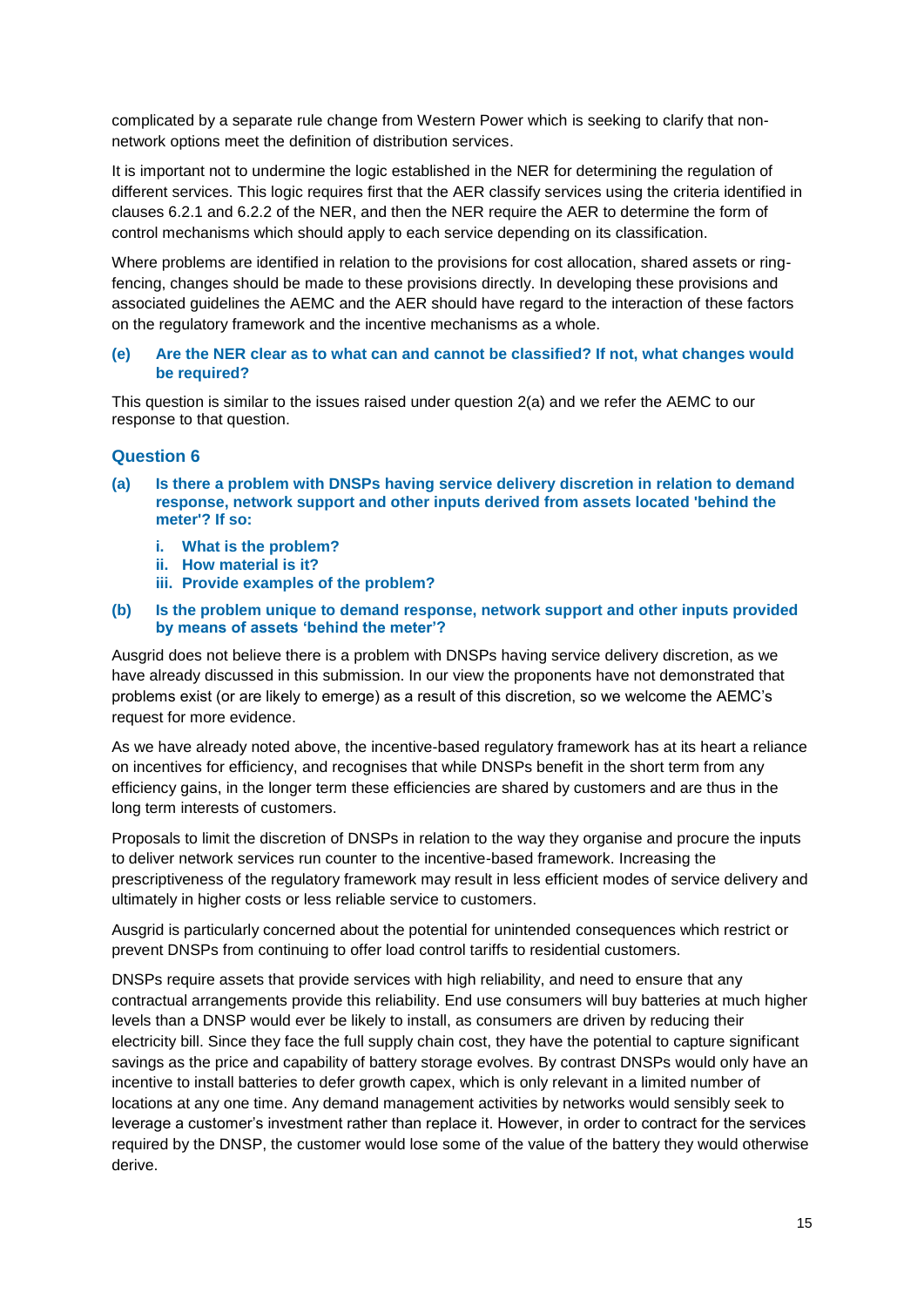This assessment is supported by the fact that domestic consumers have led the market well ahead of any other market participant. Ausgrid currently has no embedded generation or energy storage assets located behind customer meters (aside from load control associated largely with hot water energy storage), while there are about 500-1000 battery systems and more than 100,000 embedded generators installed directly by customers. There are currently about 60 customer-owned batteries installed per week in the Ausgrid supply area, so there is already a healthy competitive battery market emerging within the current regulatory framework. It is noteworthy that many of the businesses promoting these batteries are not retailers, suggesting that a diverse (albeit embryonic) competitive market for batteries appears to be developing. Therefore NSP investment in DER assets should be viewed as additional to, and not a substitute for, customer services relating to DER.

We also note that there are already more than 1 million privately owned energy storage devices in NSW - being hot water heaters. This is evidence that networks have little interest in owning the appliance itself but rather only the enabling device which allows customers, networks and retailers to benefit. And while the bulk of these small enabling devices are currently network devices, they will progressively be replaced by the functionality offered by market led smart meters.

### **Question 7**

<u>.</u>

- **(a) Does the regulatory framework provide balanced incentives for DNSPs to use the most efficient mix of:**
	- **i. network or non-network options?**
	- **ii. capital and operating expenditure?**
	- **iii. a range of technologies?**
	- **iv. assets that are positioned behind or in front of the meter?**
	- **v. providing the services "in-house" or procuring the services from other parties?**
	- **vi. procuring the services from third parties or related entities?**

Overall Ausgrid considers that the regulatory framework provides balanced incentives for DNSPs in relation to the factors outlined in points i) to vi) above. We do not believe the proponents have provided adequate evidence of problems in the incentive framework, and in the absence of such evidence changes to the NER cannot be justified. In particular, any changes must be based on the long term interests of customers rather than other parties in the electricity market.

Given the very open-ended and general nature of this question, our response is relatively high-level. We look forward to making further submissions and contributions if and when the AEMC decides to consider these issues in more detail, or in relation to specific options or proposals.

In relation to the choice between network and non-network options, we note the AEMC's decision on the local generation rule change, where the AEMC concludes that:

*Following rule changes in recent years, the National Electricity Rules (NER) contain a number of mechanisms to incentivise efficient investment in, and use of, distributed energy resources, including embedded generation. These mechanisms are generally effective in incentivising efficient investment in embedded generation. They are targeted at the circumstances where embedded generation (and other non-network solutions) can reduce network costs. The AEMC considers it imperative that the Rules enable the energy market to evolve, rather than trying to impose a solution based on one specific view of the future*. 8

Ausgrid agrees that the Rules provide appropriate incentives for DER. We also agree that the Rules should focus on the incentives for efficiency and the flexibility to allow the market to evolve, rather than opting for prescriptive outcomes which may not ensure efficient outcomes over time.

<sup>8</sup> AEMC, Final Rule Determination, National Electricity Amendment (Local Generation Network Credits) Rule 2016, 8 December 2016, p16.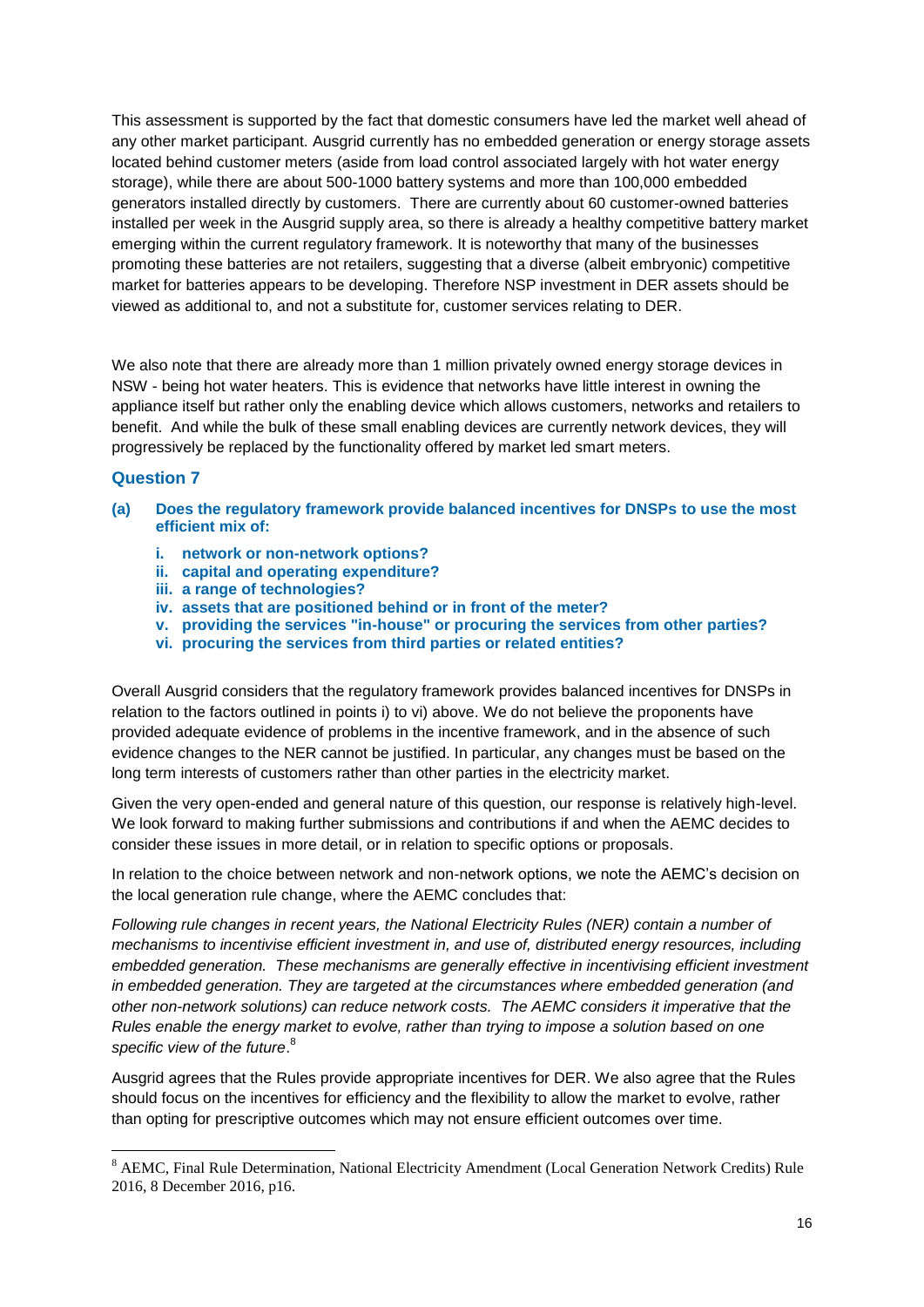Similarly, we consider that the regulatory framework has a number of characteristics which work together to provide efficient incentives. A primary feature of incentive-based regulation is that NSPs are given incentives and rewards to discover the most efficient way in which to provide network services to the required standard. For this reason DNSPs also have an incentive to seek out new cost-saving technologies and to encourage competition in new products such as storage batteries.

Ausgrid's focus is on providing a secure, reliable network service in the most cost effective manner and in our view the evidence supports this conclusion. We note the following evidence in support of this conclusion, which has already been noted elsewhere in our submission:

- While batteries are being installed by customers within the Ausgrid network, they are being installed by customers independently of Ausgrid, as could be expected given that the value of batteries is currently much higher for customers than DNSPs.
- Significant storage assets are already located BTM in Ausgrid's network, in the form of hot water storage. Ausgrid has not sought to own the hot water storage assets (as would be implied if it was simply seeking to increase its regulatory asset base). Rather, Ausgrid's interest has been in setting tariffs that encourage reduced consumption at peak times, and in ensuring that there is an appropriate 'enabling device' that facilitates the consumption of power for these devices at different times of the day.

In relation to the alternatives of 'in-house' versus third party procurement, we note that there are valid efficiency reasons why Ausgrid may choose to provide services in-house in some cases, such as the potential increased risk and complexity involved in obtaining some services from third parties.

Ausgrid would be concerned if the NER was changed to be more prescriptive with respect to nonnetwork alternatives. While Ausgrid typically procures non-network services from external parties, it would be inappropriate to attempt to prescribe solutions or methodology. This reduction in discretion has the potential to increase the costs for non-network alternatives and so reduce rather than increase the amount of demand management activity by networks.

We also note that there has been considerable progress on information provision by networks to assist external parties in developing non-network options, as discussed in the following question.

#### **Question 8**

- **(a) Is there a problem with the current planning framework in relation to network support and demand management? If so:**
	- **i. What is the problem (e.g. the detail or timeliness of relevant information; DNSPs being both the decision-maker of investment decisions and the asset owner)?**
	- **ii. How material is it?**
	- **iii. Provide examples?**

The AEC proposes a number of substantial changes to the Regulatory Investment Test for distribution (RIT-D), including:

- a reduction in the threshold for requiring a regulatory test prior to distribution investment from \$5m to \$50,000. A 'truncated' RIT-D is proposed for these smaller projects.
- the outcome of the RIT-D should be binding on DNSPs by:
	- prohibiting capital expenditure not approved under a RIT-D being rolled into the regulatory asset base; and
	- authorising the AER to remove investments in the RAB which have not been subject to the RIT-D above a new \$50,000.00 threshold.
- increased information provision by DNSP to facilitate the capacity of other entities to provide services to the network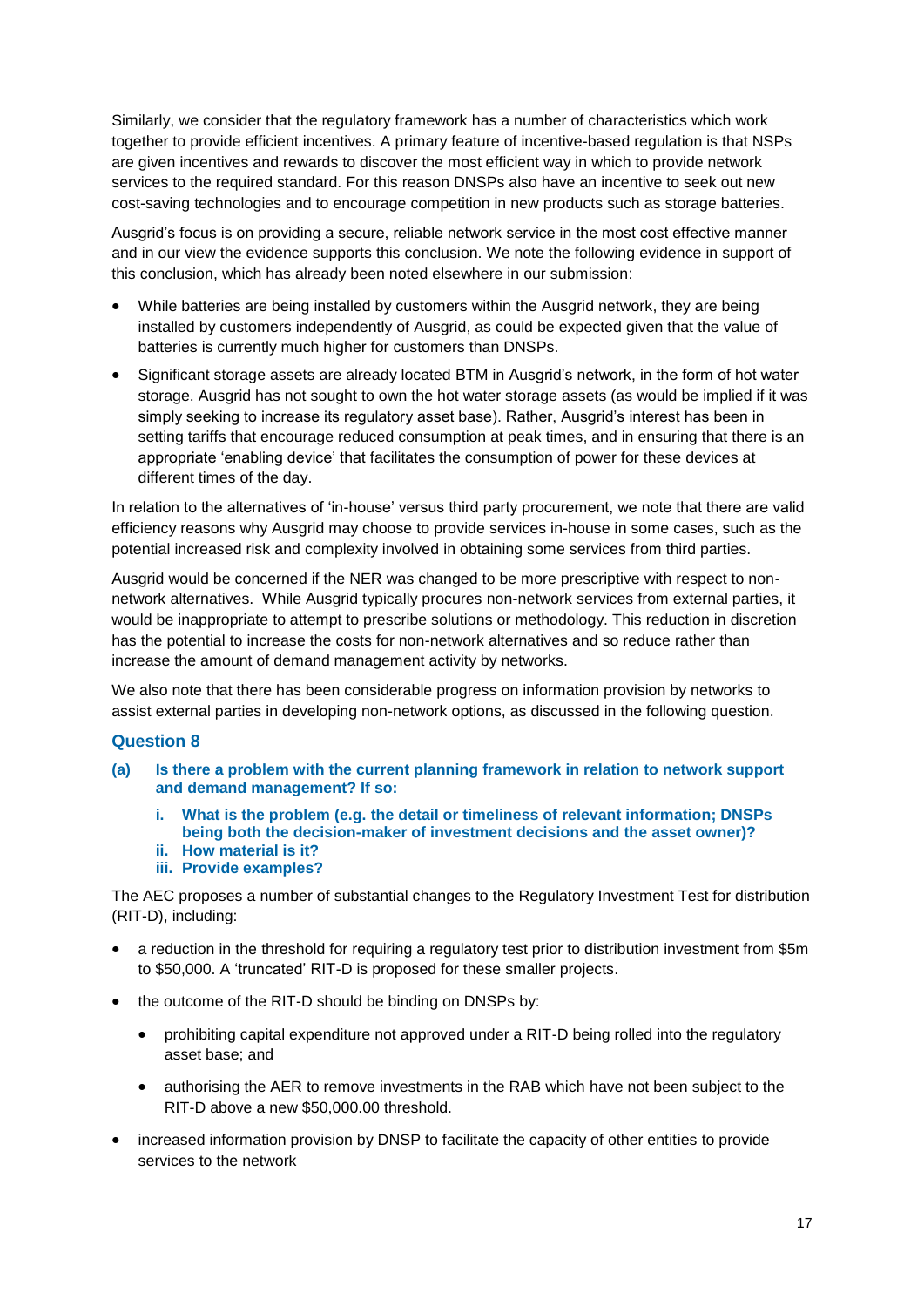Ausgrid does not support the proposed changes to the RIT-D. The planning framework works in concert with the overall framework for incentive-based economic regulation. These incentives drive DNSPs to seek out the most efficient means of meeting their service standards, whether these are network solutions or non-network solutions. For larger capex projects over \$5m these incentives are further supported by the regulatory investment test (RIT-D), which establishes a process for DNSPs to consider alternative investment options (including non-network options and deferral of network investment) and to follow an extensive public consultation process.

The RIT-D and network planning arrangements are the subject of another rule change process and we refer the AEMC to Ausgrid's submission to that process.<sup>9</sup> If replacement expenditure became subject to the RIT-D process under that rule change, and was combined with the AEC's proposal to reduce the threshold of the RIT-D to \$50,000, it would substantially increase the regulatory burden on DNSPs. There would be substantial transaction costs involved in reducing the threshold for RIT-D assessments, as well as the risk of delays which undermine the reliability and security of network services.

The AEC has not outlined the specific nature of the 'truncated process' proposed for smaller projects, and without this information it is difficult to provide meaningful comments as to the impact. However, we do not see any basis to lower the threshold in this way, since there is no evidence that the current Rules are inadequate, and the existing incentives work to encourage networks to select the least cost solution.

Ausgrid does not support the proposals to make the outcome of the RIT-D binding, which would fundamentally change the nature of the economic regulation framework including the risks and obligations borne by DNSPs in relation to investment projects.

The AEC also proposes increased information provision by DNSP to facilitate the capacity of other entities to provide services to the network. It considers the AER proposed ring-fencing obligation on information disclosure is not enough and that these additional obligations are required to ensure that all necessary information is provided to competitors.

Depending on the detail of any new obligations, it could significantly increase the administrative burden on DNSPs. Also the AEMC has already decided to include additional information requirements on distribution networks under its local generation network credits rule change.

Given the changes that are already in the process of being implemented, we consider it premature to contemplate yet further changes. Once these changes have been fully implemented and their impact has been assessed, it will be possible to identify whether further changes are warranted.

Ausgrid reports on its future expenditure plans through a range of different mechanisms, as outlined in its submission to the replacement expenditure planning rule change. While we concur with the principle that information should be available in a timely manner and in a form that is useful for those offering non-network solutions, we are concerned to avoid a proliferation of different reporting documents which result in a heavy compliance burden on DNSPs while failing to offer stakeholders concise useful information about the network and potential opportunities for non-network alternatives. Further analysis is required to identify if and where information gaps exist, to ensure that obligations are well targeted and proportionate, and avoid duplication.

We also note that the absence of a RIT-D process does not imply that the DNSP does not consider different alternatives for lower cost projects, including non-network alternatives. Ausgrid investigates non-network alternatives for all capacity driven projects and all replacement projects above \$1M.

The consultation document also uses the example of the network owner being both the decisionmaker in relation to investment decisions as well as the asset owner (except in Victoria). If changes to

1

<sup>9</sup> Ausgrid's submission can be found on the AEMC website at

<http://www.aemc.gov.au/getattachment/9432c1b2-bfde-4b76-8db2-1ad867e70f1b/Ausgrid.aspx>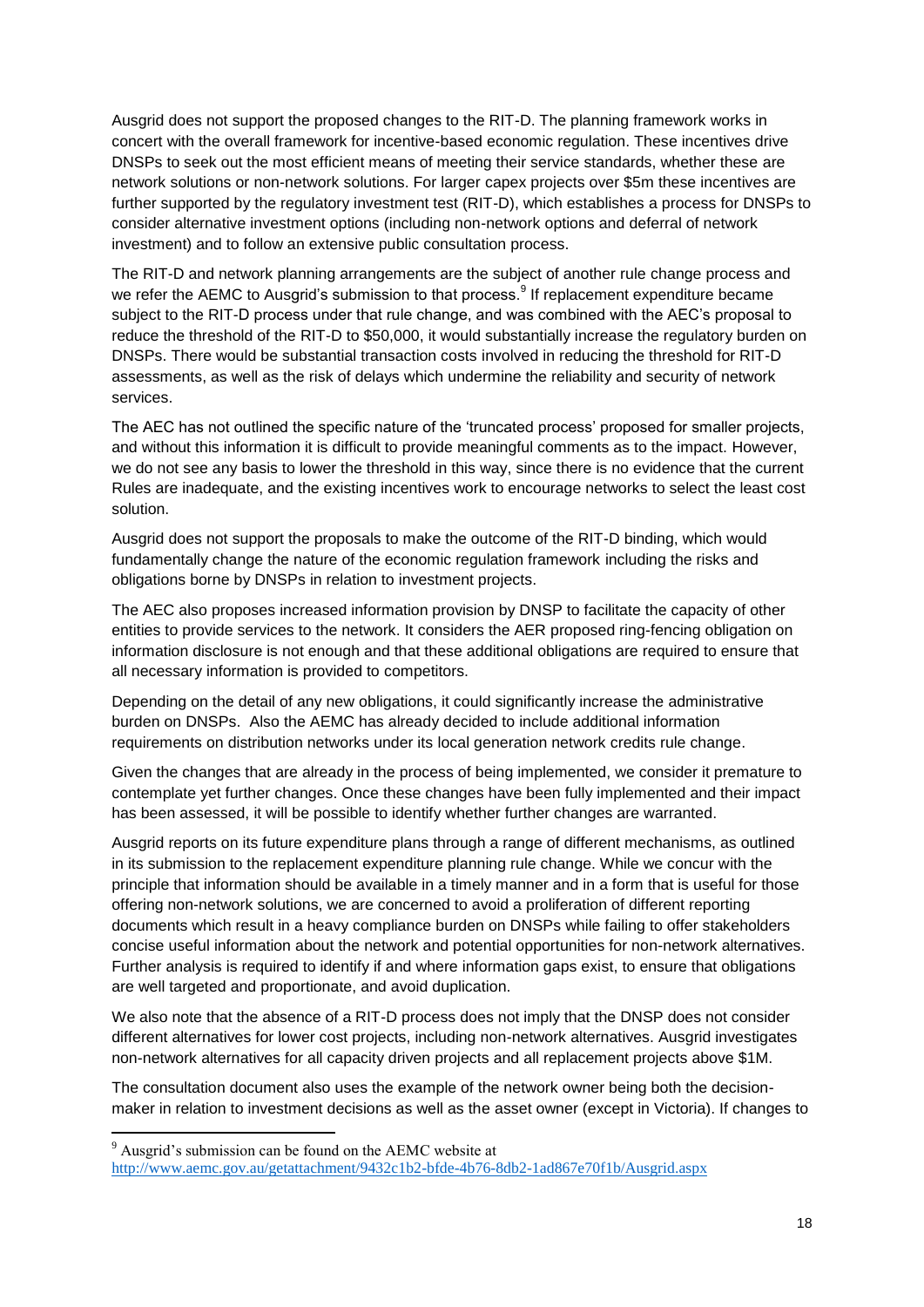this arrangement are mooted as an option then Ausgrid would like to provide further detail and comment on this issue. This is a fundamental characteristic of the current arrangements and any proposal to change would require an extensive consultation process. It raises issues relating to market complexity, transaction costs, and investment risk.

### **Question 9**

### **Does the combination of the cost allocation principles in the NER, the AER's cost allocation guideline and the DNSPs' CAM provide for efficient cost allocation in relation to assets that can provide both direct control services and network support or demand response?**

In Ausgrid's opinion, the cost allocation arrangements under the NER are complete and adequately prevent electricity customers from paying for the costs of providing other services. The arrangements ensures that any expenditure is linked to the appropriate service classification and that price of regulated services properly reflects the cost of providing these services.

Ausgrid considers that the AEC has failed to provide evidence or examples to support their assertion that cost allocation relating to assets that can provide network support and demand response might be deemed efficient under the current principles when, in fact, they are not. In our view, the principles need to be sufficiently high level to cover all scenarios with the detail provided in the DNSPs CAM that is approved by the AER.

Where a DNSP undertakes expenditure in relation to assets which provide multiple services, the DNSP has to allocate the shared costs across the various services based on the appropriate allocator as described in the CAM and approved by the AER. Technology changes may require DNSPs to review their current allocators and potentially amend their CAMs to include new allocators. Any amendments must be approved by the AER. In addition, DNSP must amend their CAM where the amendment is required by the AER to take into account any change to the Cost Allocation Guidelines. Ausgrid considers that these are appropriate arrangements which ensure that the CAM remains fit for purpose in the event of technology advances.

Therefore we consider that cost allocation arrangements comprehensively deal with all expenditure including any expenditure on assets that can provide both regulated and non-regulated services.

#### **Question 10**

**Does the shared asset guideline provide efficient incentives for DNSPs to invest in assets that can provide both direct control services and other services? If not:**

- **i. What is the source of the issue?**
- **ii. What is the extent of the issue?**
- **iii. Provide examples?**

This question reflects a mistaken interpretation of the role of the shared asset guideline. The guideline relates to the treatment of existing regulated assets where the use of that asset has subsequently changed and the original cost allocation no longer properly reflects the shared use of that asset.

Ausgrid considers that the current shared asset guideline is effective and should not be within the scope of consideration relating to the issues raised in these rule changes proposals. We would be concerned with any amendments which lead to an inflexible approach or which complicate the use of shared assets and may inadvertently prevent the efficient use of shared assets for the benefit of all customers.

In the case of distributed energy resources (DER) assets, we consider it unlikely that the potential for additional services would only emerge after the original investment, and not have been recognised at the time of initial cost allocation and service classifications. The guideline does not apply to any new investment which provides both direct control services and other services. For new investments, only that portion of the asset that will be used to provide regulated services is rolled into the regulated